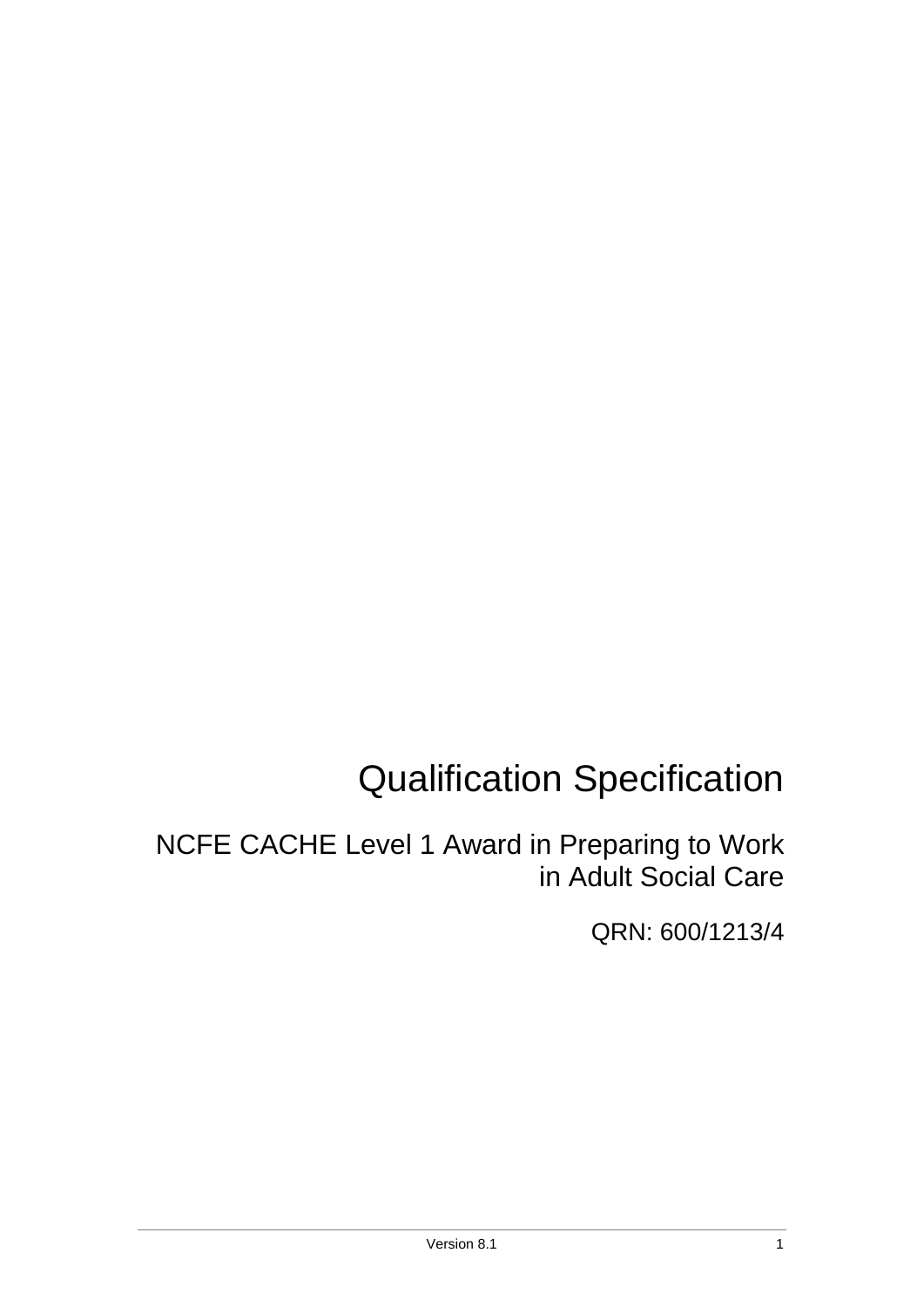## **NCFE © Copyright 2020 All rights reserved worldwide.**

CACHE; Council for Awards in Care, Health and Education; and NNEB are registered trademarks owned by NCFE.

Reproduction by **approved** Centres is permissible for internal use under the following conditions:

We have provided this Qualification Specification in Microsoft Word format to enable Centres to use its content more flexibly within their own course materials. You may copy and paste any material from this document; however, we do not accept any liability for any incomplete or inaccurate copying and subsequent use of this information. The use of PDF versions of our support materials on our website will ensure that correct and up-to-date information is provided to learners.

Any photographs in this publication are either our exclusive property or used under licence from a third party. They are protected under copyright law and cannot be reproduced, copied or manipulated in any form. This includes the use of any image or part of an image in individual or group projects and assessment materials. All images have a signed model release.

#### **Qualification reference number:**

NCFE CACHE Level 1 Award in Preparing to Work in the Adult Social Care Sector 600/1213/4

#### **Publication dates**

Version 1.0 April 2011 Version 2.0 Version 3.0 September 2011 Version 4.0 July 2012 Version 5.0 May 2013 Version 6.0 February 2016 Version 7.0 November 2017 Version 8.0 July 2018 Version 8.1 March 2020

#### **Publisher**

Registered Office: NCFE Q6 Quorum Business Park Benton Lane Newcastle upon Tyne NE12 8BT Registered Company No: 02896700 (England and Wales) Registered Charity No: 1034808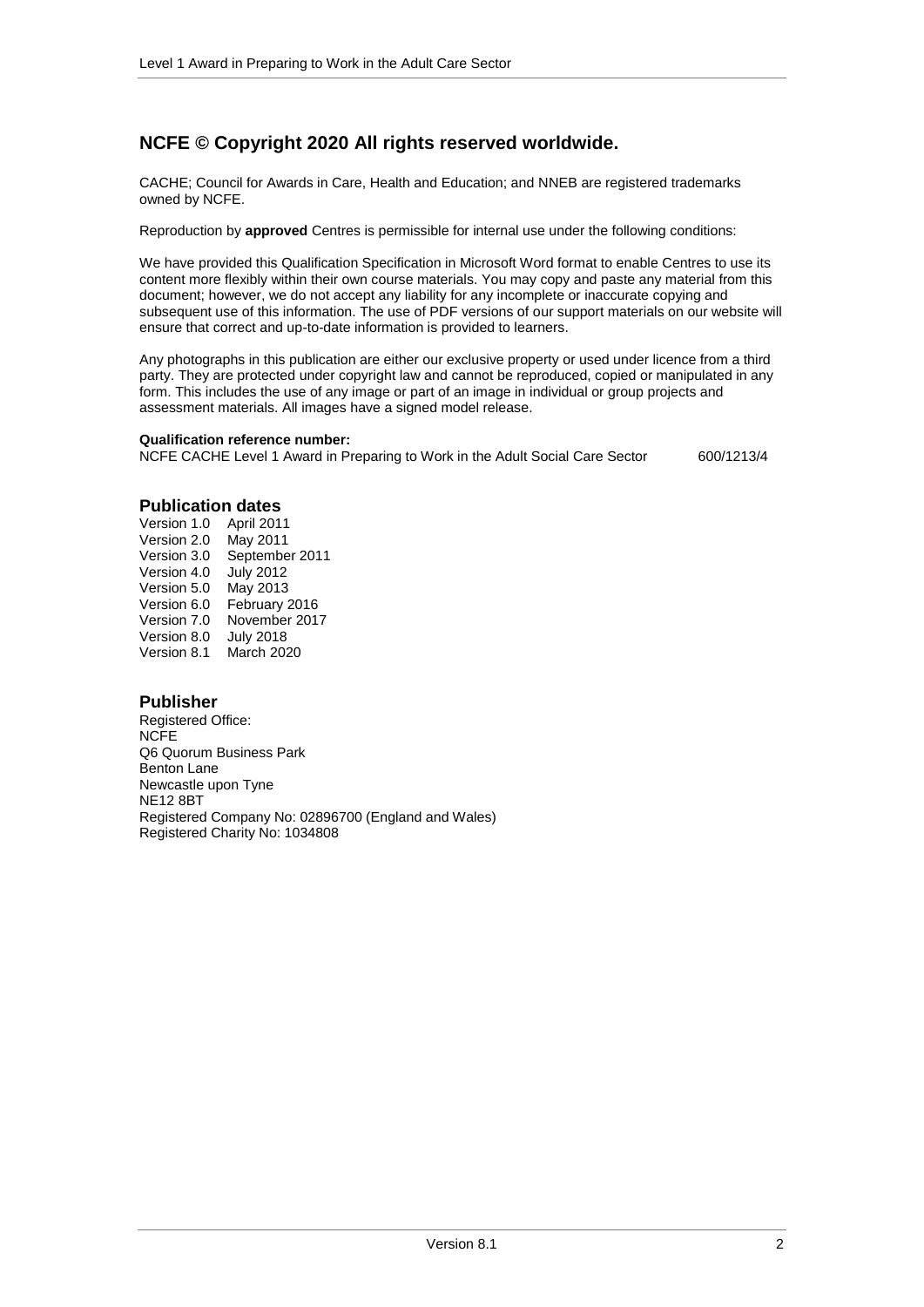# **Contents**

| <b>Summary of changes</b>                                                            | 5              |
|--------------------------------------------------------------------------------------|----------------|
| <b>Section 1: General introduction</b>                                               | 6              |
| About this Qualification Specification                                               | $\overline{7}$ |
| How the qualification works                                                          | $\overline{7}$ |
| <b>Total Qualification Time/Guided Learning: Definitions</b>                         | 8              |
| Recognition of Prior Learning (RPL)                                                  | 8              |
| Understanding learning outcomes                                                      | 9              |
| Making use of our websites                                                           | 10             |
| The Public Website                                                                   | 10             |
| The Centre Secure Website                                                            | 10             |
| Plagiarism                                                                           | 11             |
| Equal opportunities                                                                  | 11             |
| Diversity, access and inclusion                                                      | 11             |
| Section 2: About this qualification                                                  | 13             |
| Qualification summary                                                                | 14             |
| NCFE CACHE Level 1 Award in Preparing to Work in Adult Social Care                   | 14             |
| Qualification support                                                                | 15             |
| <b>Section 3: Units</b>                                                              | 16             |
| Unit achievement log - Level 1 Award in Preparing to Work in Adult Social Care       | 17             |
| Explanation of terms used at Level 1: (not all verbs are used in this qualification) | 18             |
| PWCS 01: Introduction to the adult social care sector                                | 19             |
| PWCS 02: Introduction to the values and principles of adult social care              | 25             |
| PWCS 08: Awareness of the skills and attitudes needed to work in adult social care   | 31             |
| PWCS 09: Awareness of communication in adult social care                             | 35             |
| PWCS 10: Awareness of the role and responsibilities of the adult social care worker  | 39             |
| Section 4: Assessment and quality assurance information                              | 43             |
| Assessment strategies and principles relevant to this qualification                  | 45             |
| Skills for Care and Development Assessment Principles                                | 45             |
| Staffing requirements                                                                | 46             |
| Assessors and Internal Quality Assurance                                             | 46             |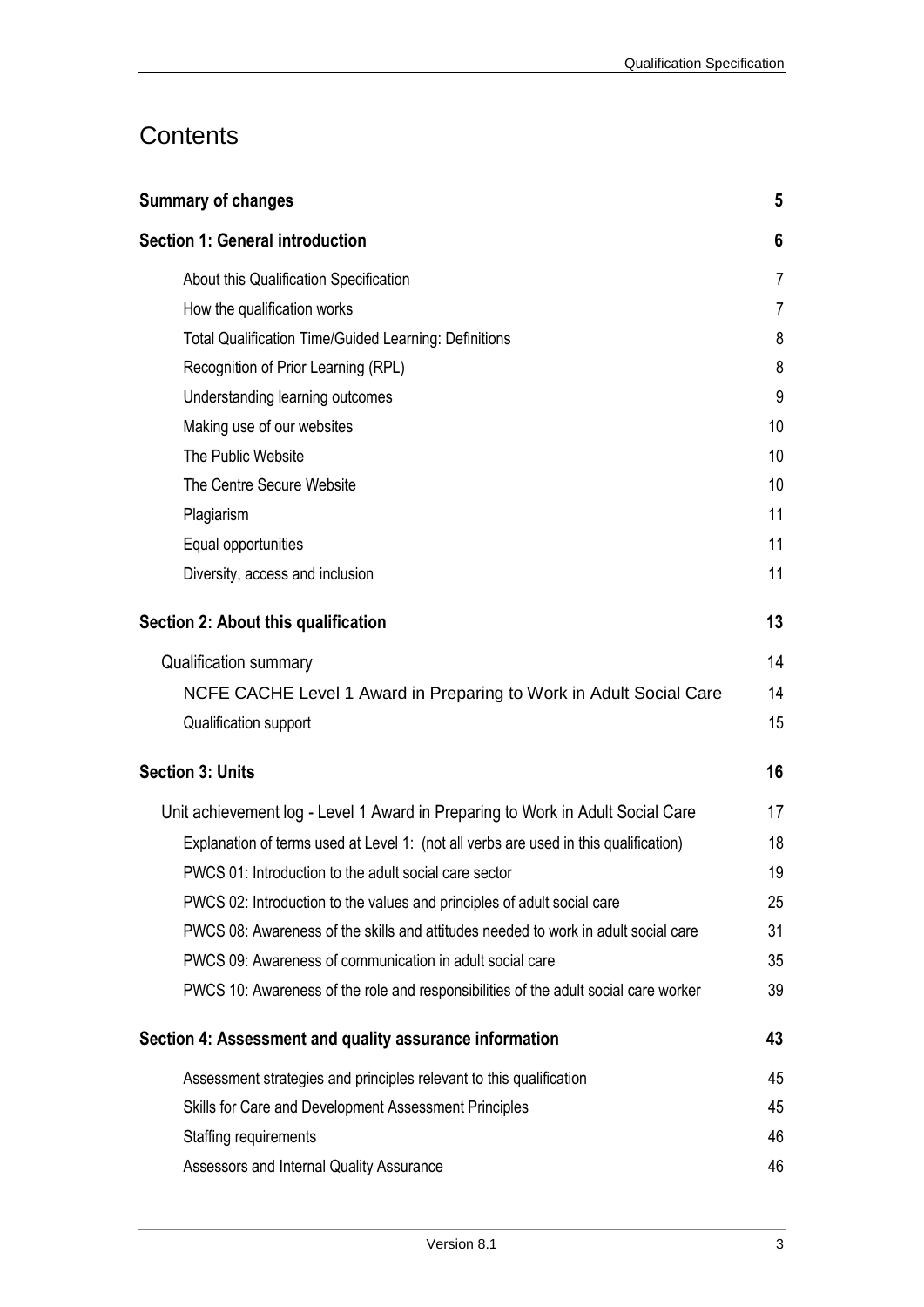| <b>Section 5: Documents and resources</b> |    |
|-------------------------------------------|----|
| Useful documents                          | 48 |
| <b>Mandatory Documents</b>                | 48 |
| Resource requirements                     | 48 |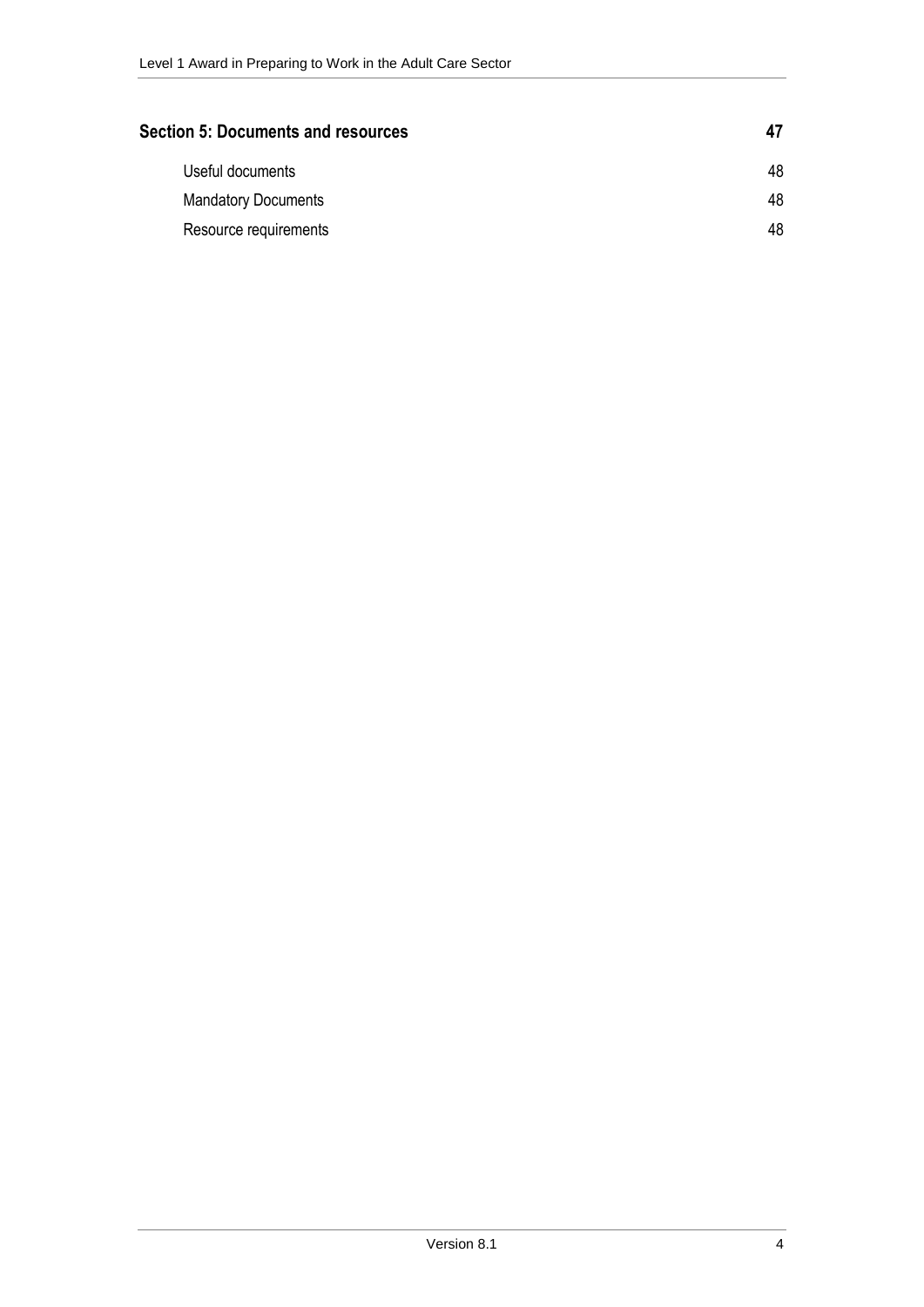# <span id="page-4-0"></span>**Summary of changes**

This section summarises the changes to this Qualification Specification.

|      | <b>Version Publication Date</b> | Summary of amendments           |
|------|---------------------------------|---------------------------------|
| v8.1 | March 2020                      | <b>Resources section added.</b> |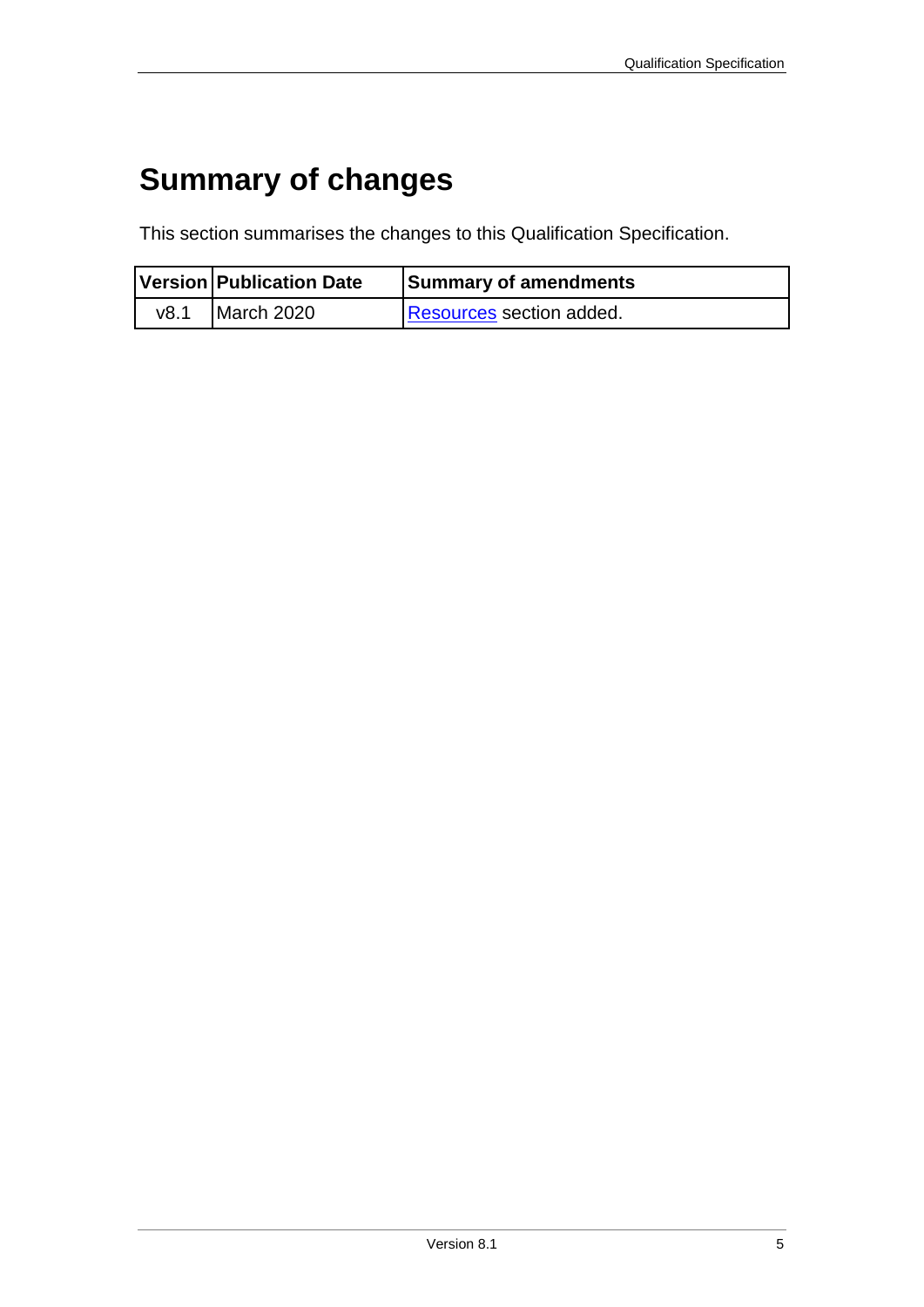# <span id="page-5-0"></span>**Section 1: General introduction**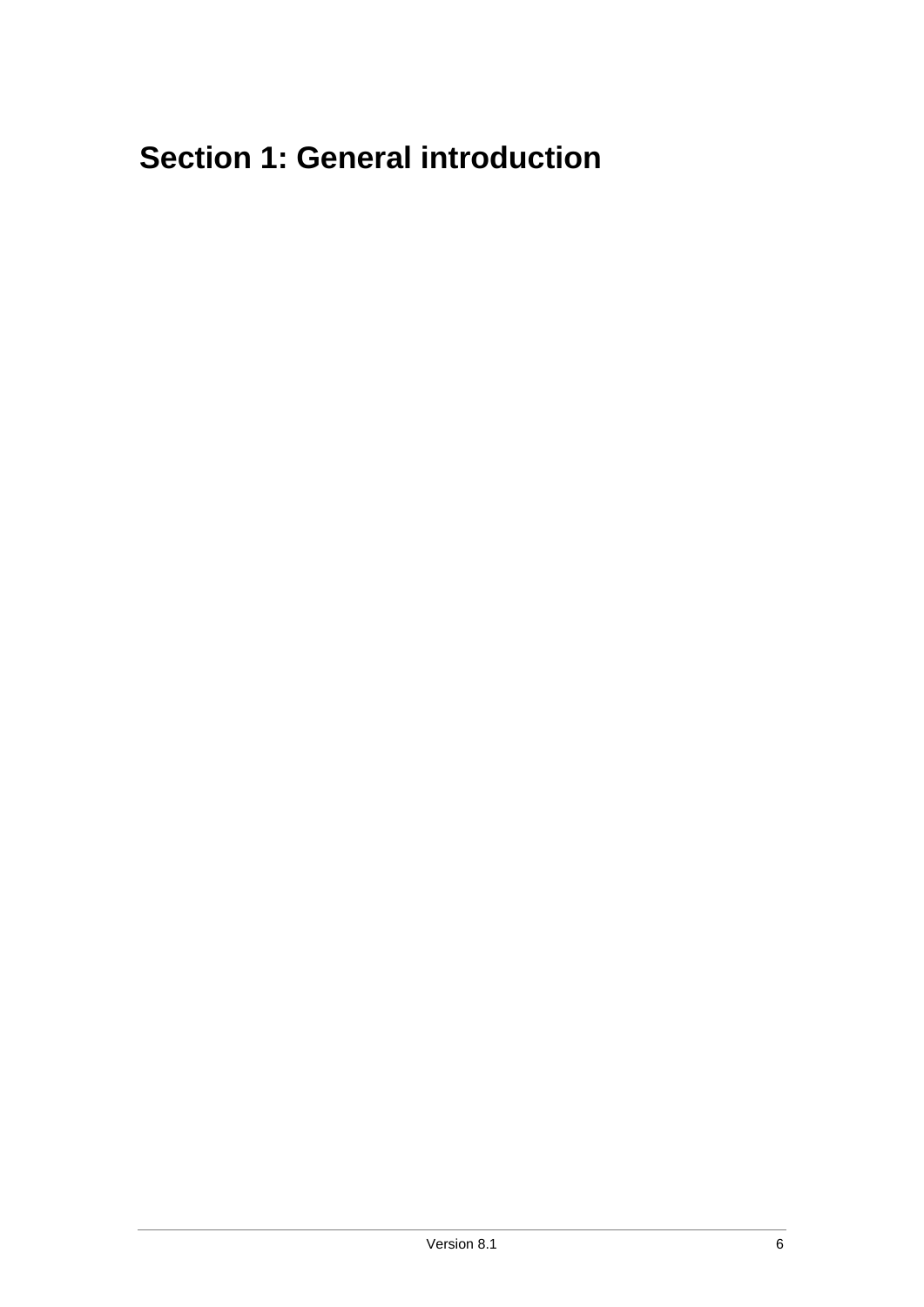## **About this Qualification Specification**

<span id="page-6-0"></span>This Qualification Specification contains details of all the units and assessments you will be required to complete to gain this qualification. It also contains extra information for your Tutors and/or Assessors.

## **How the qualification works**

<span id="page-6-1"></span>This qualification is made up of units each representing a small step of learning. This allows the qualification to be completed at your own pace.

All of the units achieved can be 'banked'. This means that if you want to take another qualification which includes the same units you do not have to take them again.

Each unit has:

- a **level** *shows how difficult it is*
- a **credit value** *one credit represents about 10 hours' work*
- a **unit aim** *explains what is covered in the unit*
- **learning outcomes** *cover what you need to do (skills) or what you need to understand (knowledge)*
- **assessment criteria** what you need to show (evidence)

Each learning outcome is linked to a number of assessment criteria. Evidence must be provided for all the assessment criteria to gain the unit.

| Learning outcomes<br>The learner will:                                            | Assessment criteria<br>The learner can:                                         | Evidence<br>record<br>e.g. page<br>number &<br>method | Assessor<br>judgement<br>achieved<br>Initial and date |
|-----------------------------------------------------------------------------------|---------------------------------------------------------------------------------|-------------------------------------------------------|-------------------------------------------------------|
| 1. Understand why effective<br>communication is important<br>in the work setting. | 1.1. Identify the different reasons<br>people communicate.                      |                                                       |                                                       |
|                                                                                   | 1.2. Explain how communication<br>affects relationships in the<br>work setting. |                                                       |                                                       |

#### **Example shows how outcomes and criteria are laid out in the Unit Assessment Records (UARs) in Section 3**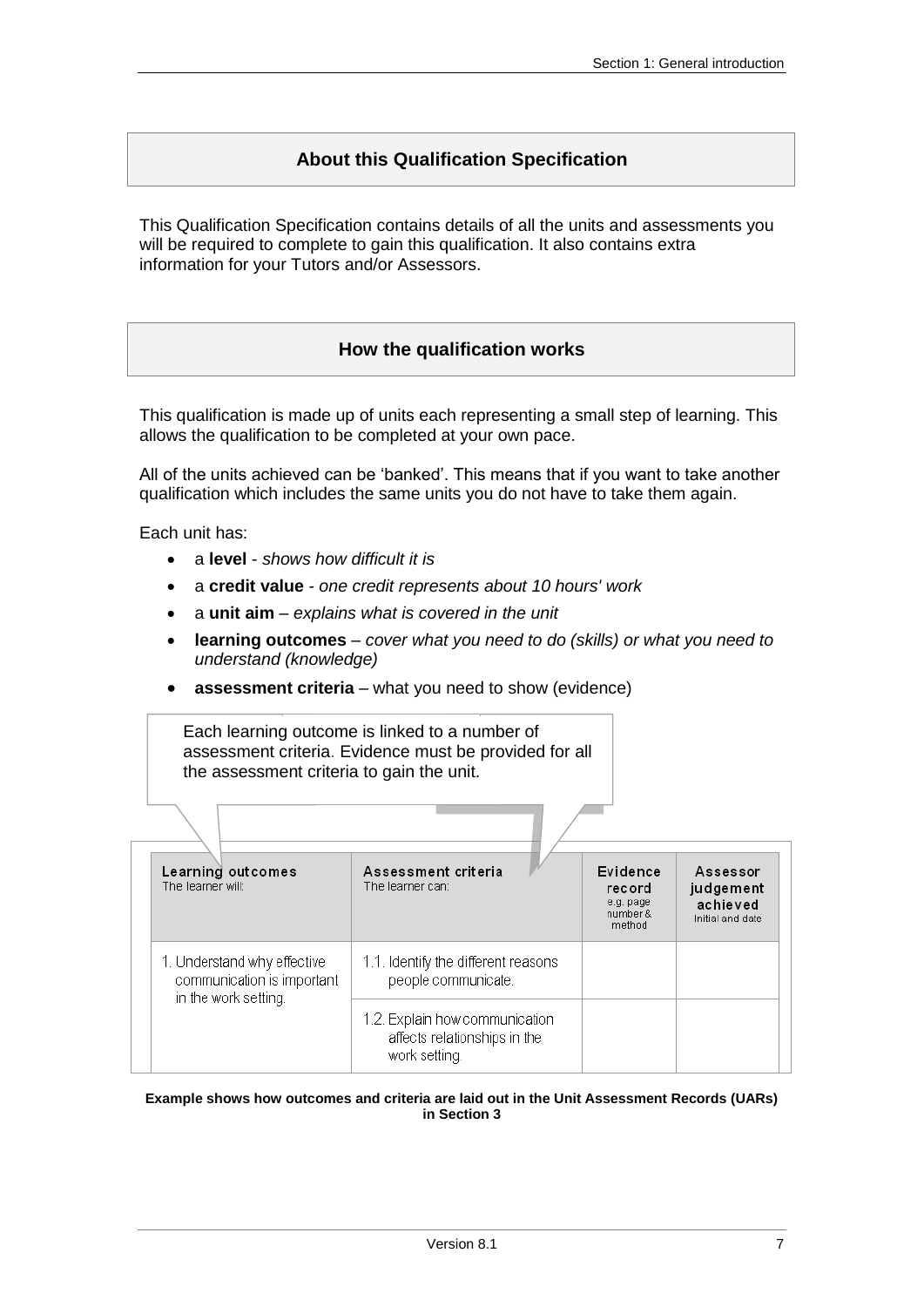## **Total Qualification Time/Guided Learning: Definitions**

<span id="page-7-0"></span>Total Qualification Time (TQT) is comprised of the following two elements:

- the number of hours which we have allocated to a qualification for Guided Learning
- an estimated number of hours a Learner will reasonably be likely to spend in preparation, study, or any other form of participation in education or training, but not under the immediate supervision of a tutor or assessor.

Centres can decide how to allocate the TQT across the units of a qualification.

Guided Learning (GL)

- Guided Learning (GL) and TQT apply to the qualification as a whole.
- <span id="page-7-1"></span>We use GL to refer to the estimated guided learning hours at unit level.

## **Recognition of Prior Learning (RPL)**

Centres may recognise prior learning at their discretion if they are satisfied that the evidence provided meets the requirements of a qualification. Where RPL is to be used extensively (for a whole unit or more), advice must be given by your External Quality Advisor.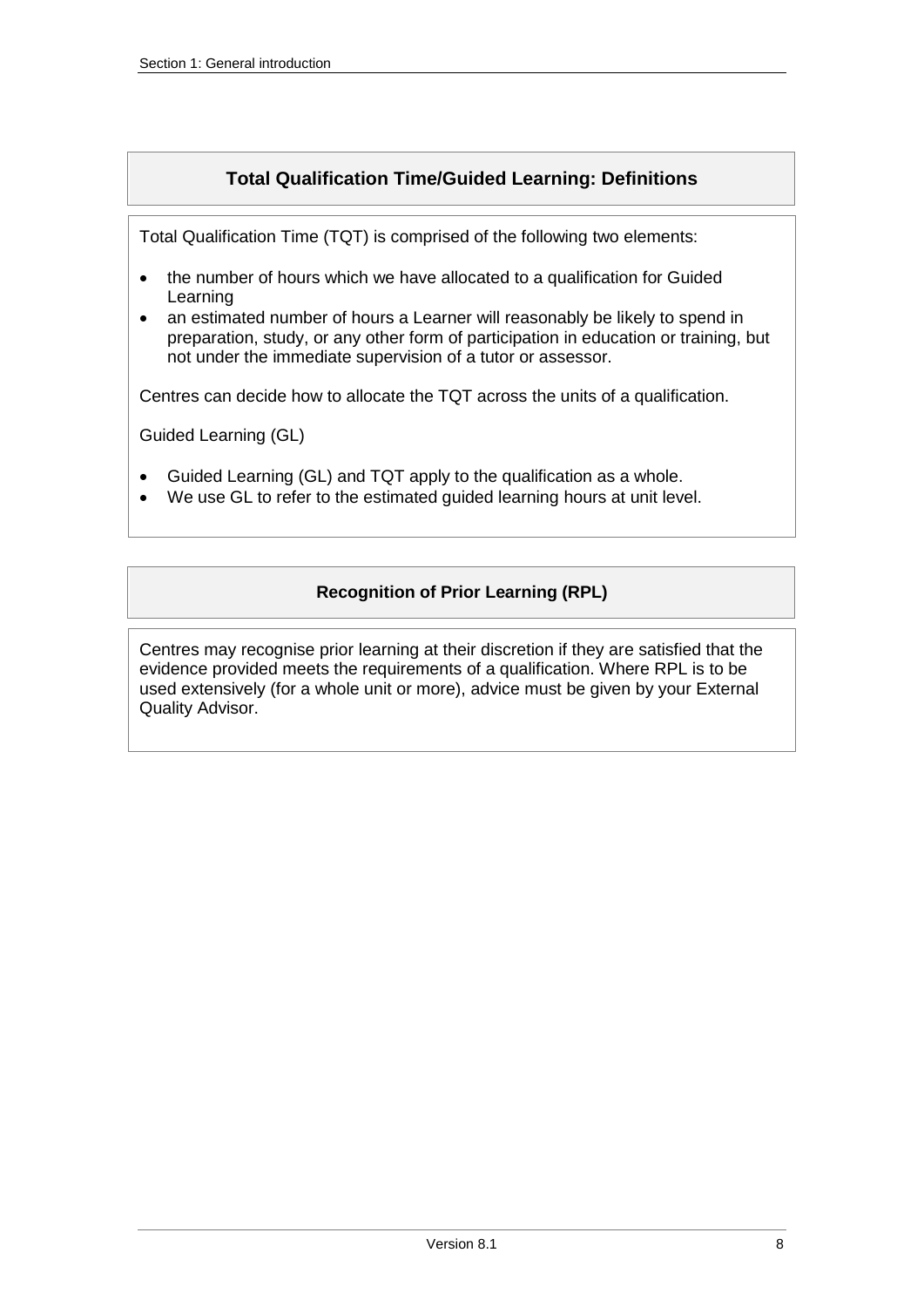## **Understanding learning outcomes**

<span id="page-8-0"></span>There are two main types of learning outcome:

- **Skills** that can be performed
- **Knowledge** that can be learnt.

Sometimes they can cover a combination of the two.

#### **Competence/Skills-based learning outcomes:**

• begin with 'Be able to'. The assessment criteria usually show that the evidence could be observable within a real work environment. Other methods may be applied, please see chart in Assessment Guidance section. All evidence must be based on the learner's experience in a real work environment.

#### **Knowledge-based learning outcomes:**

begin with 'Know', 'Understand' or 'Know how to'.



For your convenience, Knowledge-only units are indicated by a lightbulb in both the Unit Achievement Log and at the top of the units.

If a unit is not marked with a lightbulb, it is a skills unit or contains a mix of knowledge and skills.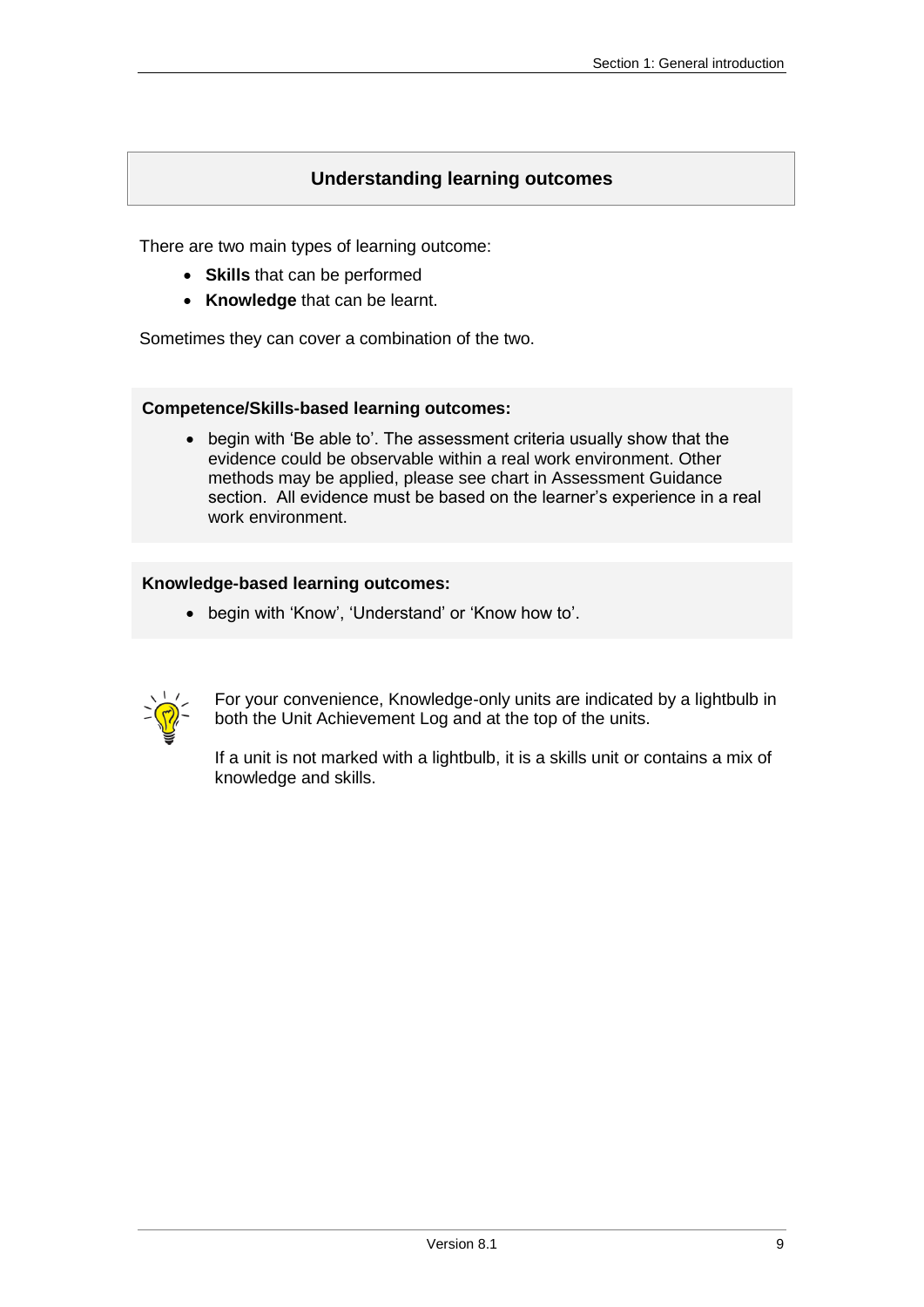### **Making use of our websites**

<span id="page-9-0"></span>Our websites are maintained on a regular basis and this is where the most up to date documents can be found. We strongly advise that these should be used as a resource on an ongoing basis to ensure you always have the most current information.

<span id="page-9-1"></span>**All** our qualification documents are version controlled, allowing you to check for updates or revisions.

### **The Public Website**

Our public website address is: [www.cache.org.uk.](http://www.cache.org.uk/) The website contains information about all our qualifications, including:

- Key Facts
- Qualification Specifications
- Other support materials

There are also some other key documents that can be referred to when required. For example:

- Complaints Procedure
- Appeals Process
- Diversity Statement

<span id="page-9-2"></span>It also contains regular news updates and case studies and links to websites from other organisations that might be of interest.

## **The Centre Secure Website**

More specific information to support Centre delivery can be found on our secure website. **This site is for Approved Centres only.**

To access this secure site please log in using the details provided by the Centre administrator.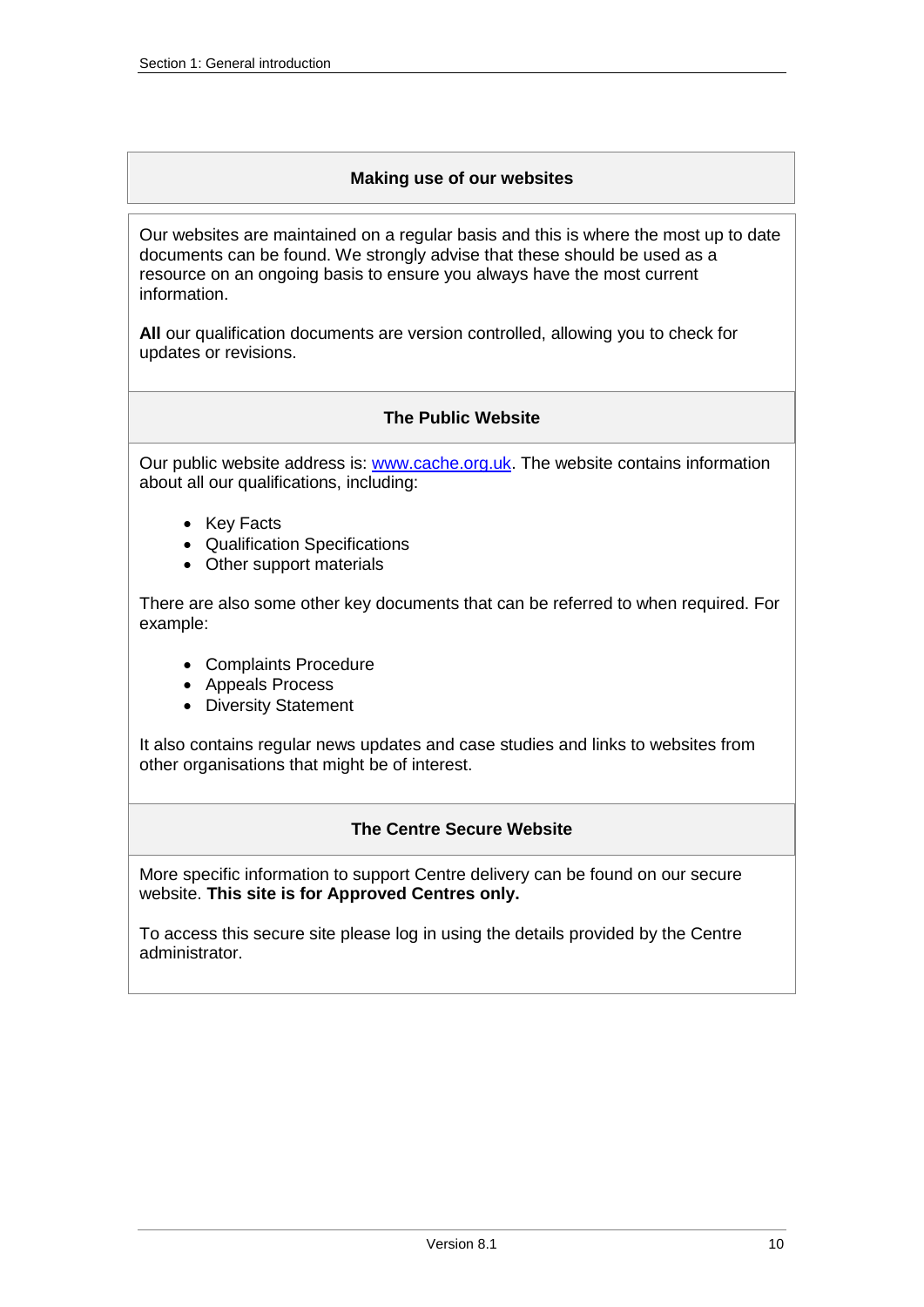## **Plagiarism**

<span id="page-10-0"></span>Plagiarism means claiming work that has been copied from someone or somewhere else to be your own. All the work you submit must be your own and not copied from anyone else unless you clearly reference the source of your information. Your Tutor will explain how to provide a reference list that shows where you found your information. If your Centre discovers evidence that your work is copied from elsewhere, it will not be accepted and you may be subject to your Centre's disciplinary procedure or ours. If this happens you will have to submit an additional piece of work for assessment. We will be notified of any cases of plagiarism.

## **Buying and selling assignments**

<span id="page-10-1"></span>Offering to buy or sell assignments is not allowed. This includes using sites such as eBay. If this happens we reserve the right not to accept future entries from you.

## **Equal opportunities**

We fully support the principle of equal opportunities and oppose all unlawful or unfair discrimination on the grounds of ability, age, colour, culture, disability, domestic circumstances, employment status, gender, marital status, nationality, political orientation, racial origin, religious beliefs, sexual orientation and social background. We aim to ensure that equality of opportunity is promoted and that unlawful or unfair discrimination, whether direct or indirect, is eliminated both in its own employment practices and in access to its qualifications. A copy of CACHE's Diversity and Equality policy is available on the website.

## **Diversity, access and inclusion**

<span id="page-10-2"></span>Our qualifications and associated assessments are designed to be accessible, inclusive and non-discriminatory. We regularly evaluate and monitor the 6 diversity strands (gender, age, race, disability, religion, sexual orientation) throughout the development process as well as delivery, external moderation and external assessment processes of live qualifications. This ensures that positive attitudes and good relations are promoted, discriminatory language is not used and our assessment procedures are fully inclusive.

Learners who require reasonable adjustments or special consideration should discuss their requirements with their Tutor, who should refer to our Reasonable Adjustments and Special Considerations policy for guidance. For more information on the Reasonable Adjustments and Special Considerations policy please see our dedicated qualifications website [www.qualhub.co.uk.](https://www.qualhub.co.uk/)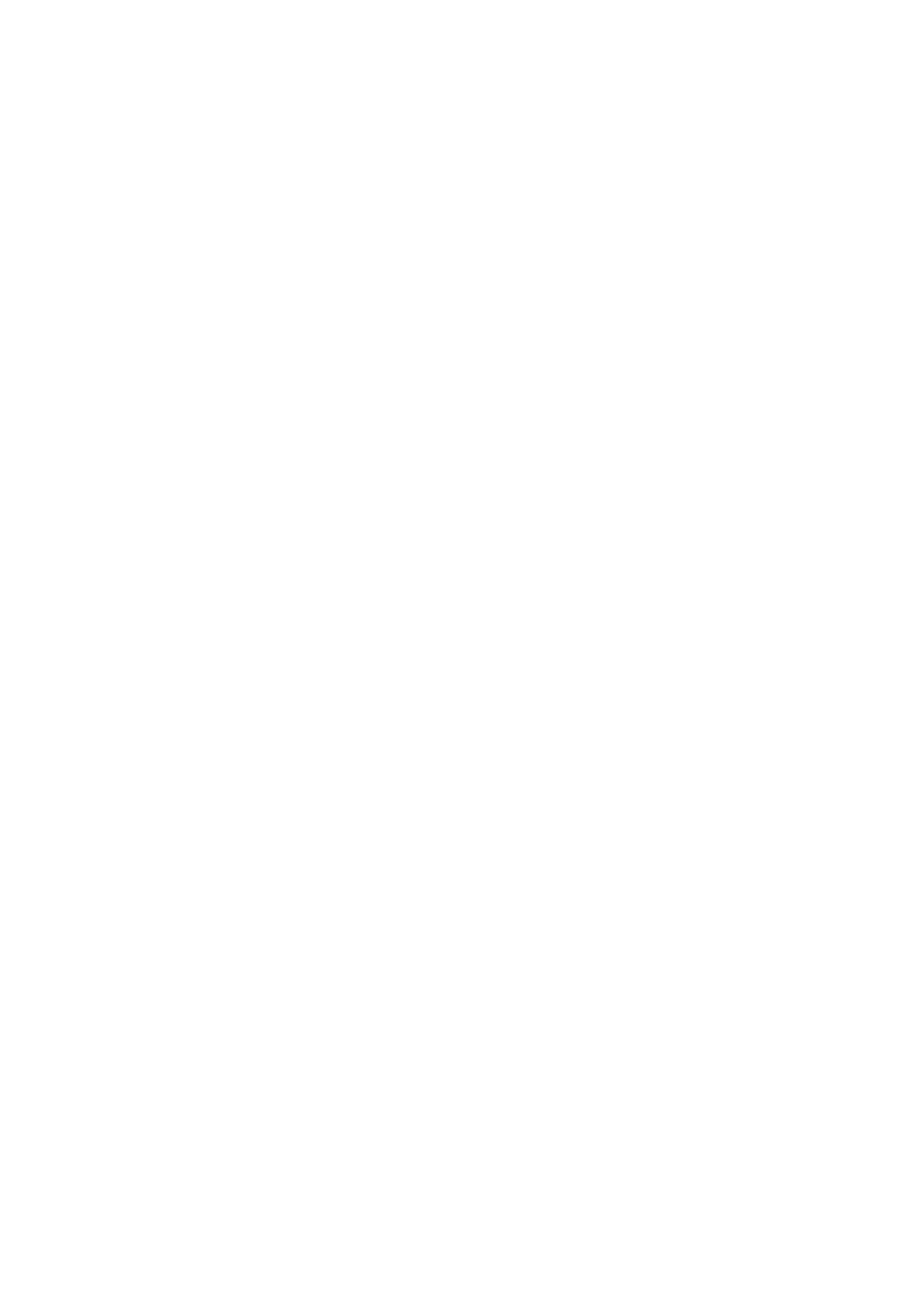# <span id="page-12-0"></span>**Section 2: About this qualification**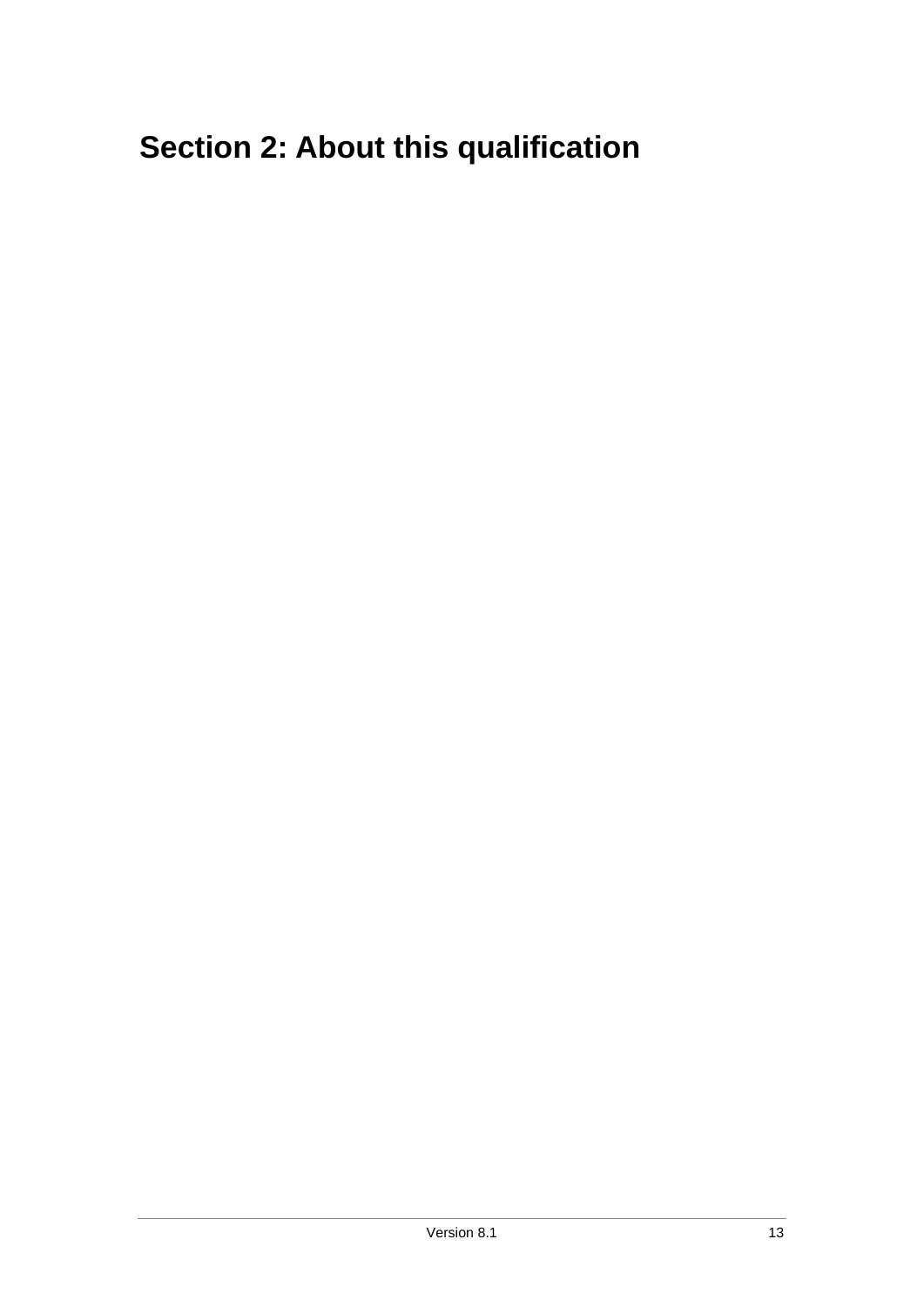# <span id="page-13-0"></span>Qualification summary

<span id="page-13-1"></span>

| <b>Title</b>                                                            | NCFE CACHE Level 1 Award in Preparing to Work in Adult Social<br>Care                                                                                                                                                                                                                                                                                                                                                                                                                                                                                                                                                                                                                     |                                                          |  |  |  |
|-------------------------------------------------------------------------|-------------------------------------------------------------------------------------------------------------------------------------------------------------------------------------------------------------------------------------------------------------------------------------------------------------------------------------------------------------------------------------------------------------------------------------------------------------------------------------------------------------------------------------------------------------------------------------------------------------------------------------------------------------------------------------------|----------------------------------------------------------|--|--|--|
| <b>Qualification number</b>                                             | 600/1213/4                                                                                                                                                                                                                                                                                                                                                                                                                                                                                                                                                                                                                                                                                |                                                          |  |  |  |
| Aim                                                                     | This qualification will enable learners to develop a basic knowledge<br>of the adult social care sector and is aimed at those learners who<br>wish to explore roles in this field.                                                                                                                                                                                                                                                                                                                                                                                                                                                                                                        |                                                          |  |  |  |
|                                                                         |                                                                                                                                                                                                                                                                                                                                                                                                                                                                                                                                                                                                                                                                                           | Note: Does not confer competence or licence to practise. |  |  |  |
| <b>Total Qualification</b><br>Time (hours)                              | 60                                                                                                                                                                                                                                                                                                                                                                                                                                                                                                                                                                                                                                                                                        |                                                          |  |  |  |
| <b>Guided learning</b><br>hours                                         | 53                                                                                                                                                                                                                                                                                                                                                                                                                                                                                                                                                                                                                                                                                        |                                                          |  |  |  |
| <b>Credit value</b>                                                     | Minimum credits at/above<br>6<br>6<br>Level                                                                                                                                                                                                                                                                                                                                                                                                                                                                                                                                                                                                                                               |                                                          |  |  |  |
| Minimum age of<br>learner                                               | 14                                                                                                                                                                                                                                                                                                                                                                                                                                                                                                                                                                                                                                                                                        |                                                          |  |  |  |
| Age ranges covered<br>by the qualification                              | $18+$                                                                                                                                                                                                                                                                                                                                                                                                                                                                                                                                                                                                                                                                                     |                                                          |  |  |  |
| <b>Real work</b><br>environment (RWE)<br>requirement/<br>recommendation | Learners do not need to be working as this is a knowledge only<br>qualification.                                                                                                                                                                                                                                                                                                                                                                                                                                                                                                                                                                                                          |                                                          |  |  |  |
| <b>Rules of</b><br><b>Combination</b>                                   | To gain this qualification, learners must achieve 6 credits from the<br>mandatory units.                                                                                                                                                                                                                                                                                                                                                                                                                                                                                                                                                                                                  |                                                          |  |  |  |
| Progression                                                             | This qualification provides a pathway into the sector for individuals<br>considering a career in health and/or social care or those returning<br>to work after a career break. It does not confirm competence in a<br>job role but provides an opportunity to develop knowledge about<br>the wider health and social care sector before learners decide<br>whether working in the sector is for them and gain information to<br>make decisions about career progression.<br>The Level 1 Award in Preparing to Work in Adult Social Care allows<br>for progression to the Level 2 Certificate in Preparing to Work in<br>Adult Social Care, the Level 2 Diploma in Health and Social Care. |                                                          |  |  |  |
| Recommended<br>assessment<br>methods                                    | All units will be internally assessed using a range of methods which<br>could include: written assignments or tasks* such as designing a<br>leaflet or booklet, charts or diagrams or setting up an information<br>board.<br>* NB: assessment tasks are provided for tutors' convenience. They are not<br>mandatory.                                                                                                                                                                                                                                                                                                                                                                      |                                                          |  |  |  |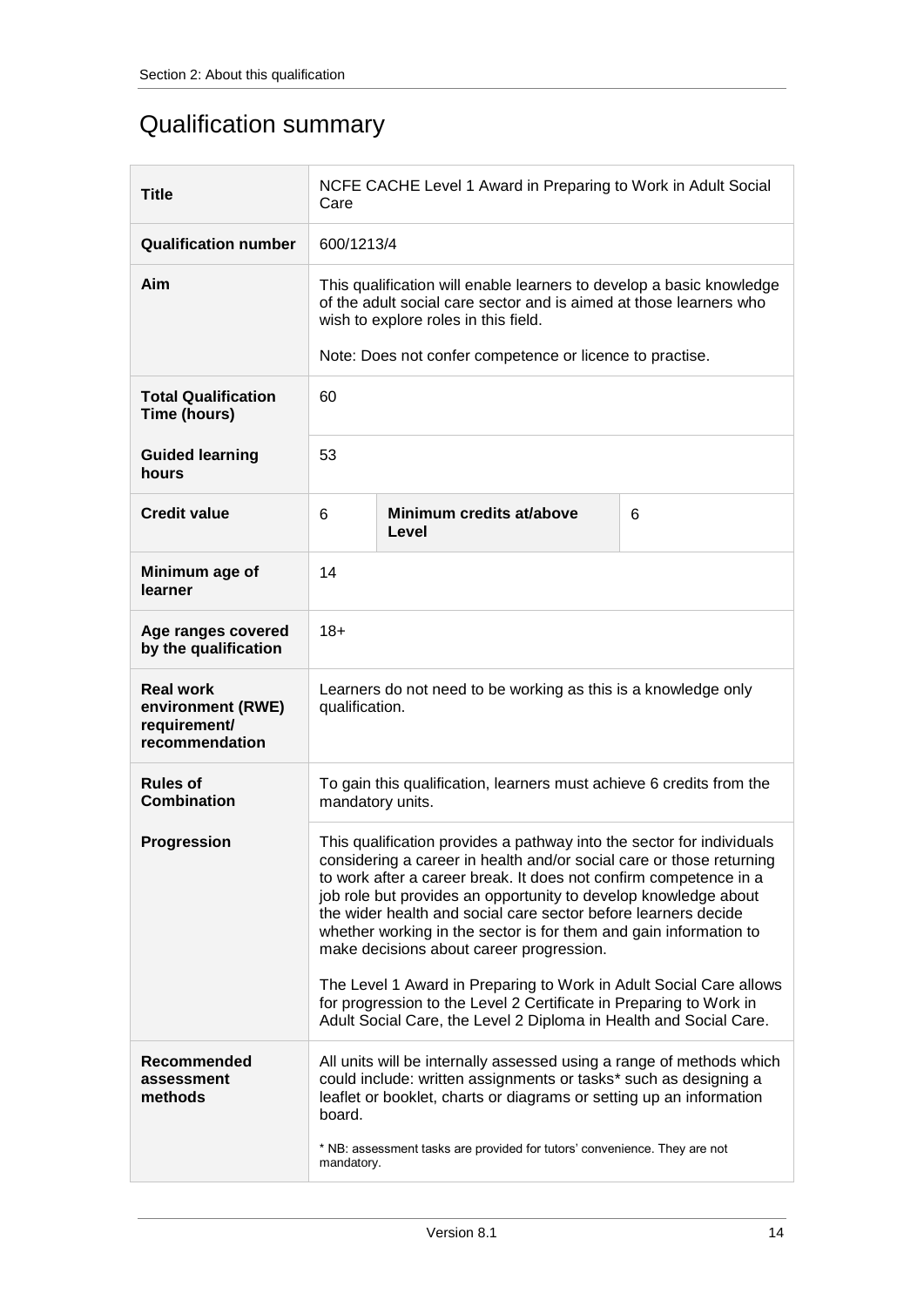| Additional<br>assessment<br>requirements      | N/A                                                                                                             |
|-----------------------------------------------|-----------------------------------------------------------------------------------------------------------------|
| <b>Grading system</b>                         | Achieved/Not Yet Achieved.                                                                                      |
| How long will it take<br>to complete?         | The qualification can usually be completed in 3 months or less.                                                 |
| <b>Entry requirements/</b><br>recommendations | There are no formal entry requirements for this qualification but<br>learners must be at least 14 years of age. |
| <b>Regulation</b><br>information              | This is a regulated qualification. The regulated number for this<br>qualification is 600/1213/4.                |

## **Qualification support**

<span id="page-14-0"></span>This qualification is supported by Skills for Care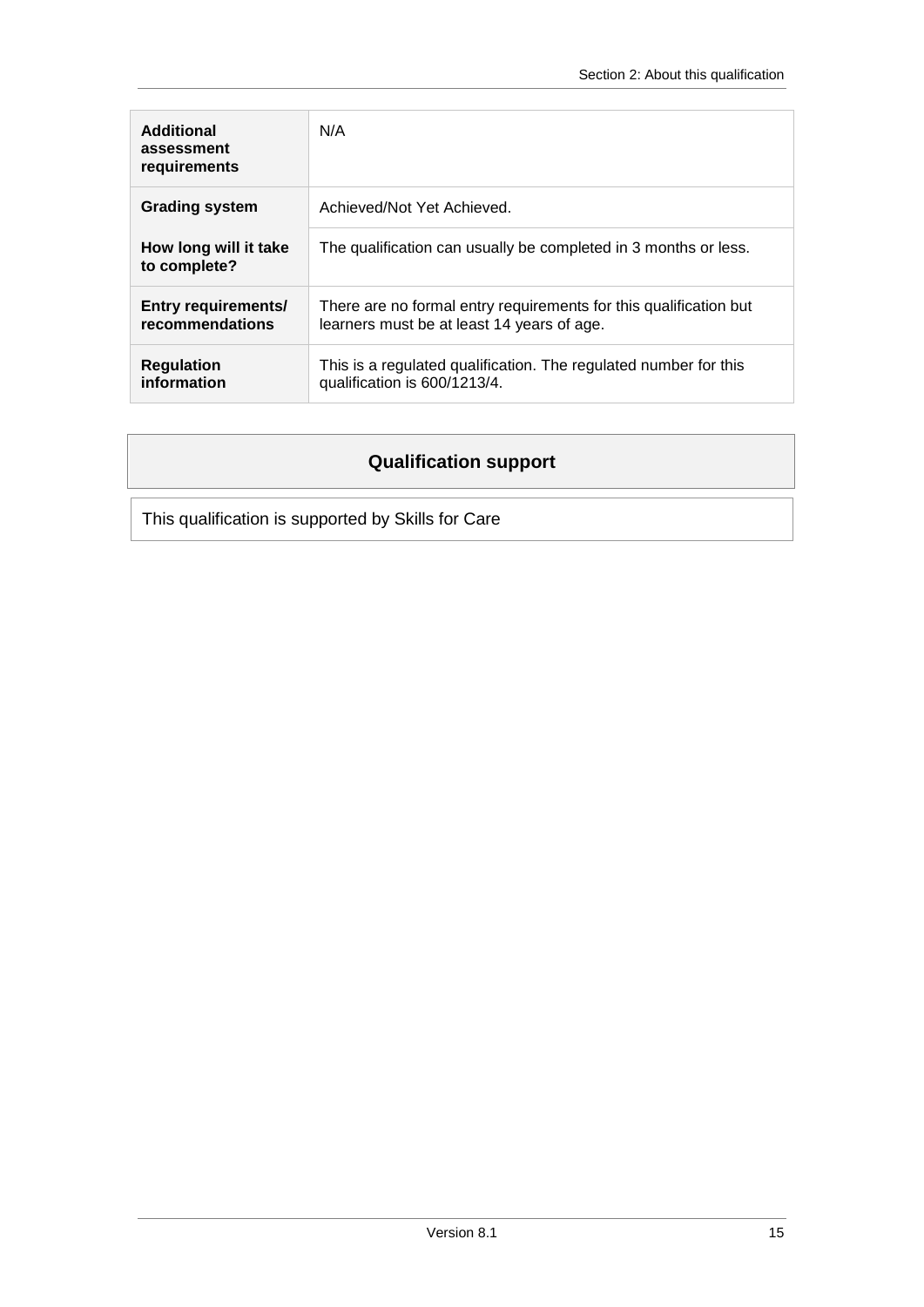# <span id="page-15-0"></span>**Section 3: Units**

This section includes assessment tasks for Tutors' convenience. They are not mandatory.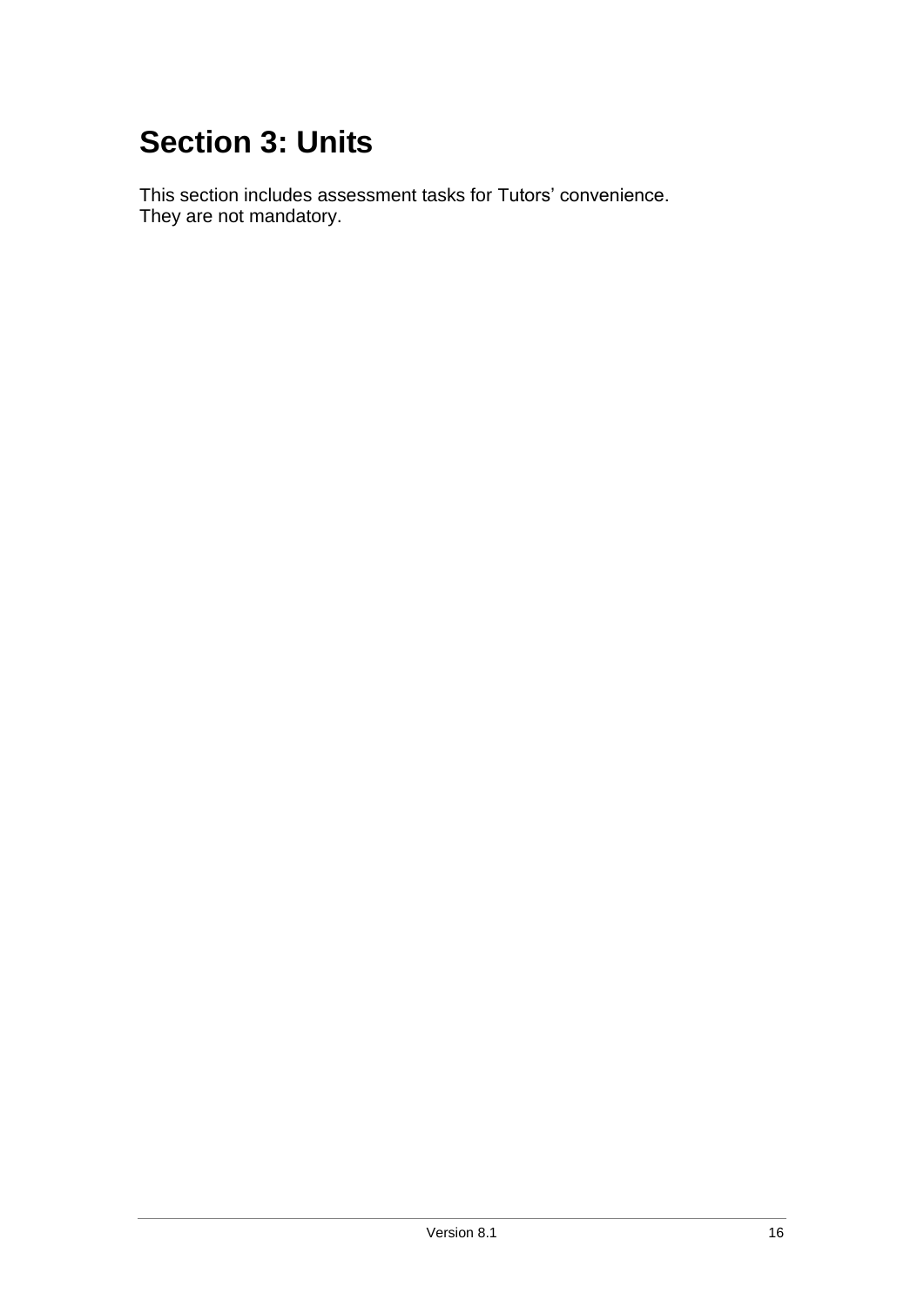# Unit achievement log - Level 1 Award in Preparing to Work in Adult Social Care

<span id="page-16-0"></span>

|                                                         | Unit ref.  | Unit No.          | Unit title                                                                     | <b>Unit type</b> | Level | <b>Credit</b> | <b>Hours</b> | Page | <b>Notes</b> |
|---------------------------------------------------------|------------|-------------------|--------------------------------------------------------------------------------|------------------|-------|---------------|--------------|------|--------------|
| $\sum_{i=1}^{n}$                                        | F/502/9579 | <b>PWCS</b><br>01 | Introduction to the adult social care sector                                   | Knowledge        |       |               | 10           | 19   |              |
| $\sum_{i=1}^{n}$                                        | D/502/9590 | <b>PWCS</b><br>02 | Introduction to the values and principles of adult<br>social care              | Knowledge        |       |               | 10           | 25   |              |
| $\sum_{i=1}^{n} \frac{1}{i} \sum_{j=1}^{n} \frac{1}{j}$ | M/502/9660 | <b>PWCS</b><br>08 | Awareness of the skills and attitudes needed to work<br>in adult social care   | Knowledge        | -1    |               | 8            | 31   |              |
| $\frac{1}{\sqrt{2}}$                                    | A/502/9662 | <b>PWCS</b><br>09 | Awareness of communication in adult social care                                | Knowledge        | 1     | 2             | 15           | 35   |              |
| $\frac{1}{\sqrt{2}}$                                    | F/502/9727 | <b>PWCS</b><br>10 | Awareness of the roles and responsibilities of the<br>adult social care worker | Knowledge        |       |               | 10           | 39   |              |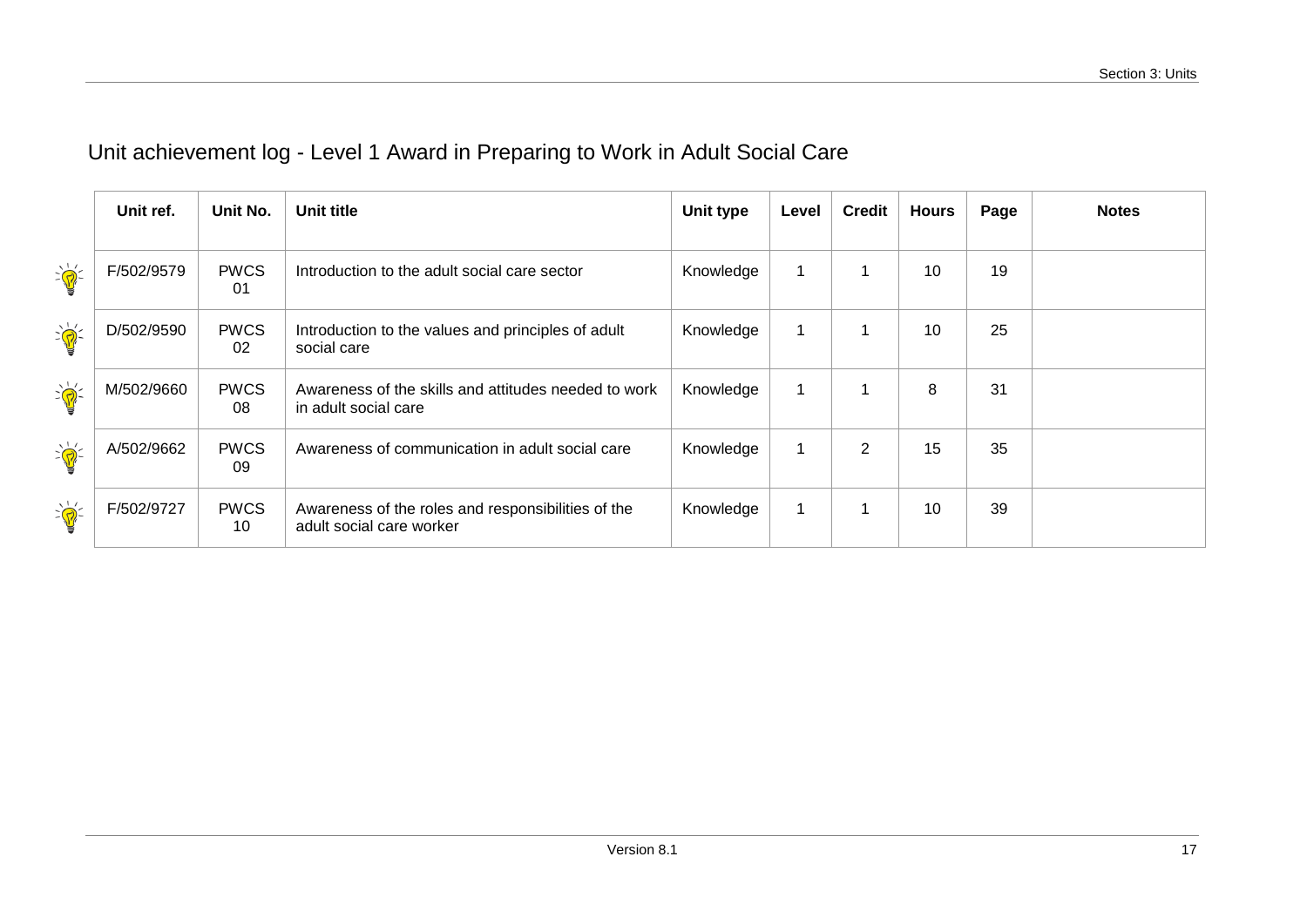## **Explanation of terms used at Level 1: (not all verbs are used in this qualification)**

<span id="page-17-0"></span>

| <b>Define</b>      | Give the meaning of a word or phrase.                                                                                                               |  |
|--------------------|-----------------------------------------------------------------------------------------------------------------------------------------------------|--|
| Demonstrate        | Show an understanding of the subject.                                                                                                               |  |
| <b>Describe</b>    | Provide details about the subject or item.                                                                                                          |  |
| Explain            | Provide details about the subject with reasons showing<br>how or why.                                                                               |  |
| Give (examples of) | Provide relevant examples to support the subject.                                                                                                   |  |
| <b>Identify</b>    | List or name the main points.                                                                                                                       |  |
| Indicate           | Point out or show using words, illustrations or diagrams.                                                                                           |  |
| List               | Make a list of words, sentences or comments.                                                                                                        |  |
| Locate             | Find or identify.                                                                                                                                   |  |
| Outline            | Identify or describe the main points.                                                                                                               |  |
| Plan               | Think about, organise and present information in a logical<br>way. This could be presented as written information, a<br>diagram or an illustration. |  |
| Show               | Give information that includes clear knowledge about the<br>subject.                                                                                |  |
| <b>State</b>       | Give the main points in brief, clear sentences.                                                                                                     |  |
| Use                | Take an item, resource or piece of information and link to<br>the question or task.                                                                 |  |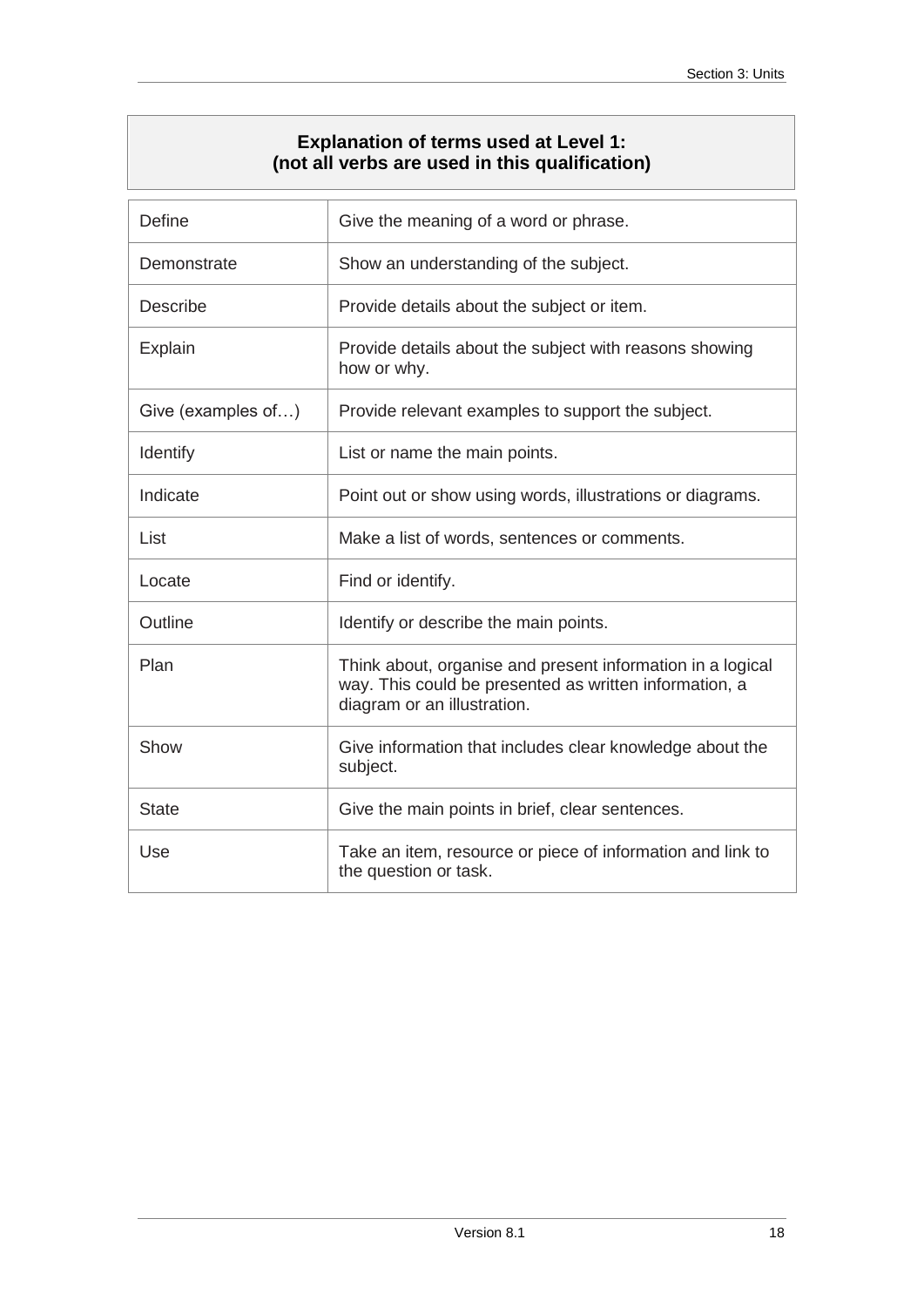## <span id="page-18-1"></span><span id="page-18-0"></span>PWCS 01: Introduction to the adult social care sector



| Unit<br>reference   | F/502/9579 | Level                     |    |
|---------------------|------------|---------------------------|----|
| <b>Credit value</b> | 1          | <b>Guided</b><br>Learning | 10 |

**Unit aim** The aim of this unit is to develop learners' awareness of the adult social care sector.

| Learner name: | <b>Centre no:</b> |  |
|---------------|-------------------|--|
| PIN:          | ULN:              |  |

| <b>Learning outcomes</b><br>The learner will:                   | <b>Assessment criteria</b><br>The learner can:                                                | <b>Evidence</b><br>record<br>e.g. page<br>number &<br>method | <b>Assessor</b><br>judgement<br>achieved<br>Initial and date |
|-----------------------------------------------------------------|-----------------------------------------------------------------------------------------------|--------------------------------------------------------------|--------------------------------------------------------------|
| 1. Know about types of<br>social care support                   | 1.1. Define adult social care.                                                                |                                                              |                                                              |
| available to adults.                                            | 1.2. Outline types of adult<br>social care support and<br>their purpose.                      |                                                              |                                                              |
|                                                                 | 1.3. Give examples of who<br>would access different<br>types of adult social care<br>support. |                                                              |                                                              |
|                                                                 | 1.4. Outline how informal care<br>contributes to adult social<br>care.                        |                                                              |                                                              |
| 2. Know the range of jobs<br>available in adult social<br>care. | 2.1. Identify a range of jobs<br>available in adult social<br>care.                           |                                                              |                                                              |
|                                                                 | 2.2. Outline settings where<br>adult social care support is<br>provided.                      |                                                              |                                                              |
|                                                                 | 2.3. Outline ways to develop a<br>career in adult social care.                                |                                                              |                                                              |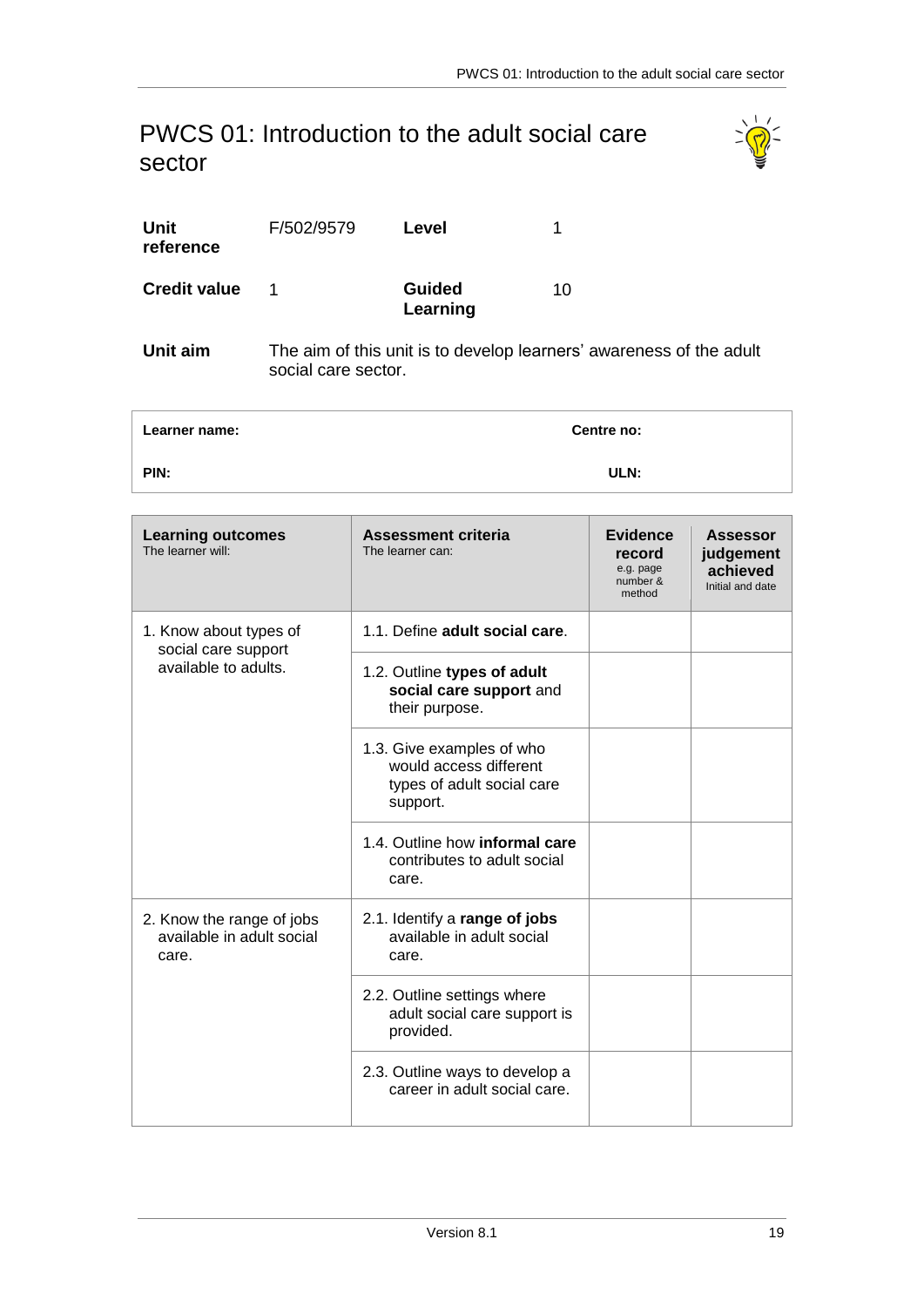| Learner declaration of authenticity:<br>I declare that the work presented for this unit is entirely my own work.                                                                     |       |  |  |  |
|--------------------------------------------------------------------------------------------------------------------------------------------------------------------------------------|-------|--|--|--|
| Learner signature:<br>Date:                                                                                                                                                          |       |  |  |  |
|                                                                                                                                                                                      |       |  |  |  |
| Assessor sign off of completed unit: PWCS 01<br>I confirm that the learner has met the requirements for all assessment criteria demonstrating<br>knowledge and skills for this unit. |       |  |  |  |
| Assessor name:                                                                                                                                                                       |       |  |  |  |
| Signature:                                                                                                                                                                           | Date: |  |  |  |

For e-portfolio a signature is not required, providing the learner has a personalised and secure login.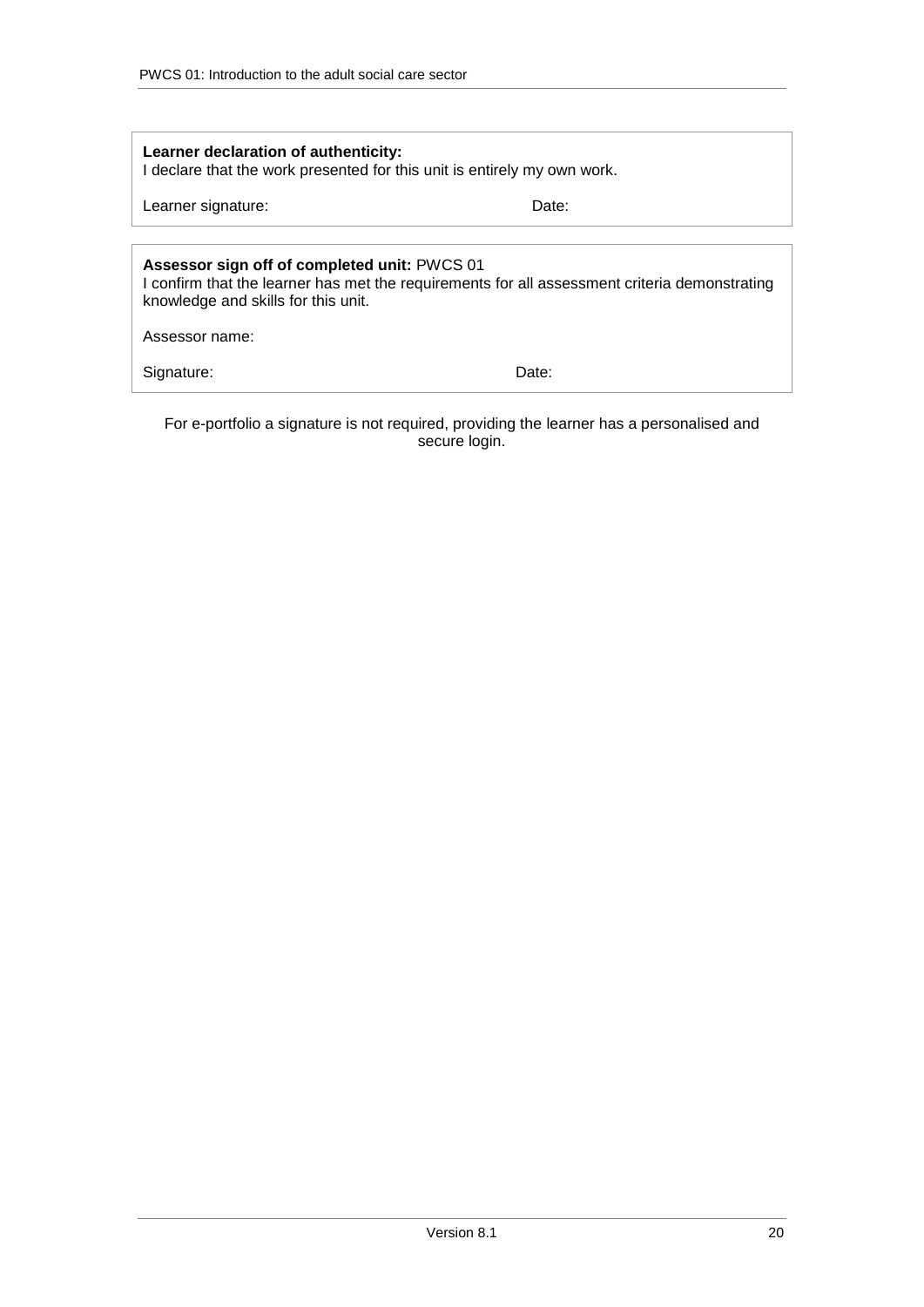| Guidance for developing assessment arrangements for the unit:                       |                                                                                                                                                    |  |
|-------------------------------------------------------------------------------------|----------------------------------------------------------------------------------------------------------------------------------------------------|--|
| Guidance for developing unit<br>assessment arrangements - provided<br>with the unit | Adult social care: providing care and/or support<br>for individuals to achieve the quality of life they<br>choose.                                 |  |
|                                                                                     | Types of adult social care support may include:                                                                                                    |  |
|                                                                                     | • day services                                                                                                                                     |  |
|                                                                                     | • residential support including respite                                                                                                            |  |
|                                                                                     | • domiciliary support                                                                                                                              |  |
|                                                                                     | • community based support                                                                                                                          |  |
|                                                                                     | • support purchased using personal budgets<br>such as personal assistants                                                                          |  |
|                                                                                     | Each of the above may be for older people, or<br>people with mental health illness, dementia,<br>physical disabilities, learning disabilities etc. |  |
|                                                                                     | Informal care could include support provided by<br>friends, family, neighbours, community groups etc.                                              |  |
|                                                                                     | Range of jobs should include ancillary roles,<br>managers, and trainers in addition to front line<br>staff.                                        |  |
| Unit assessment guidance - provided<br>by the sector.                               | This unit needs to be assessed in line with the<br>Skills for Care and Development Assessment<br>Principles.                                       |  |

 $\mathcal{L}_{\mathcal{A}}$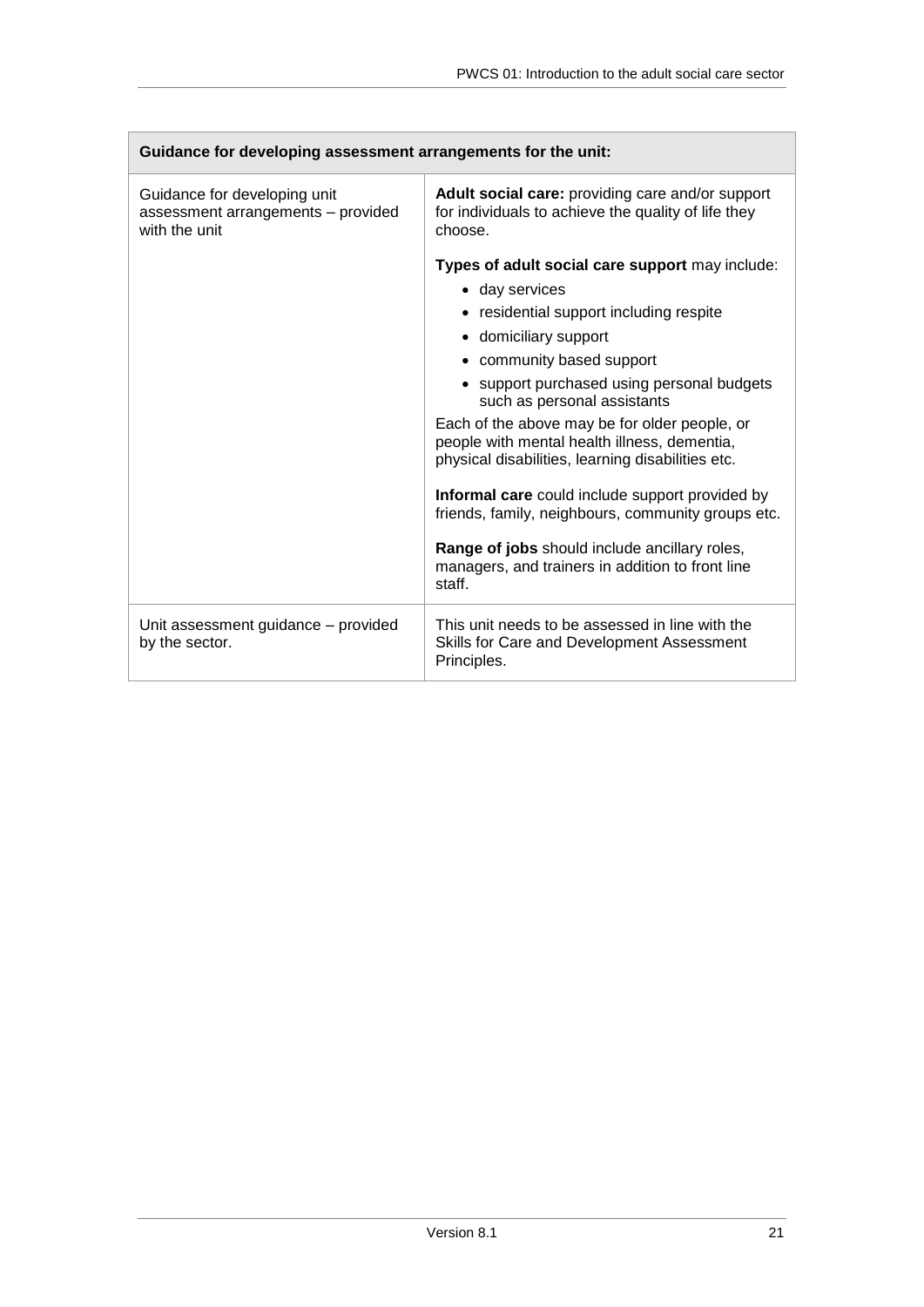## **Assessment task – PWCS 01 Introduction to the adult social care sector**

This assessment has been designed to meet all assessment criteria for learning outcomes 1 and 2.

### **Introduction**

This unit will give you an opportunity to investigate job roles within the adult social care sector and learn about the services that can be made available.

### **Task 1**

- a) Define **adult social care**.
- b) Produce an outline of the different **types of adult social care support** and write about the purpose of each type.
- c) Give examples of who would access different types of adult social care support.
- You may choose to present your information for b) and c) in chart form similar to the one below.

| Types of adult<br>social care support                                         | An outline of the<br>types | The purpose of the<br>type | Examples of who<br>would access the<br>different types |
|-------------------------------------------------------------------------------|----------------------------|----------------------------|--------------------------------------------------------|
| day services                                                                  |                            |                            |                                                        |
| residential support<br>including respite                                      |                            |                            |                                                        |
| domiciliary support                                                           |                            |                            |                                                        |
| community based<br>support                                                    |                            |                            |                                                        |
| support purchased<br>using personal<br>budgets such as<br>personal assistants |                            |                            |                                                        |

d) Write an outline of how **informal care** contributes to adult social care. Informal care may include support provided by friends, family, neighbours, and community groups.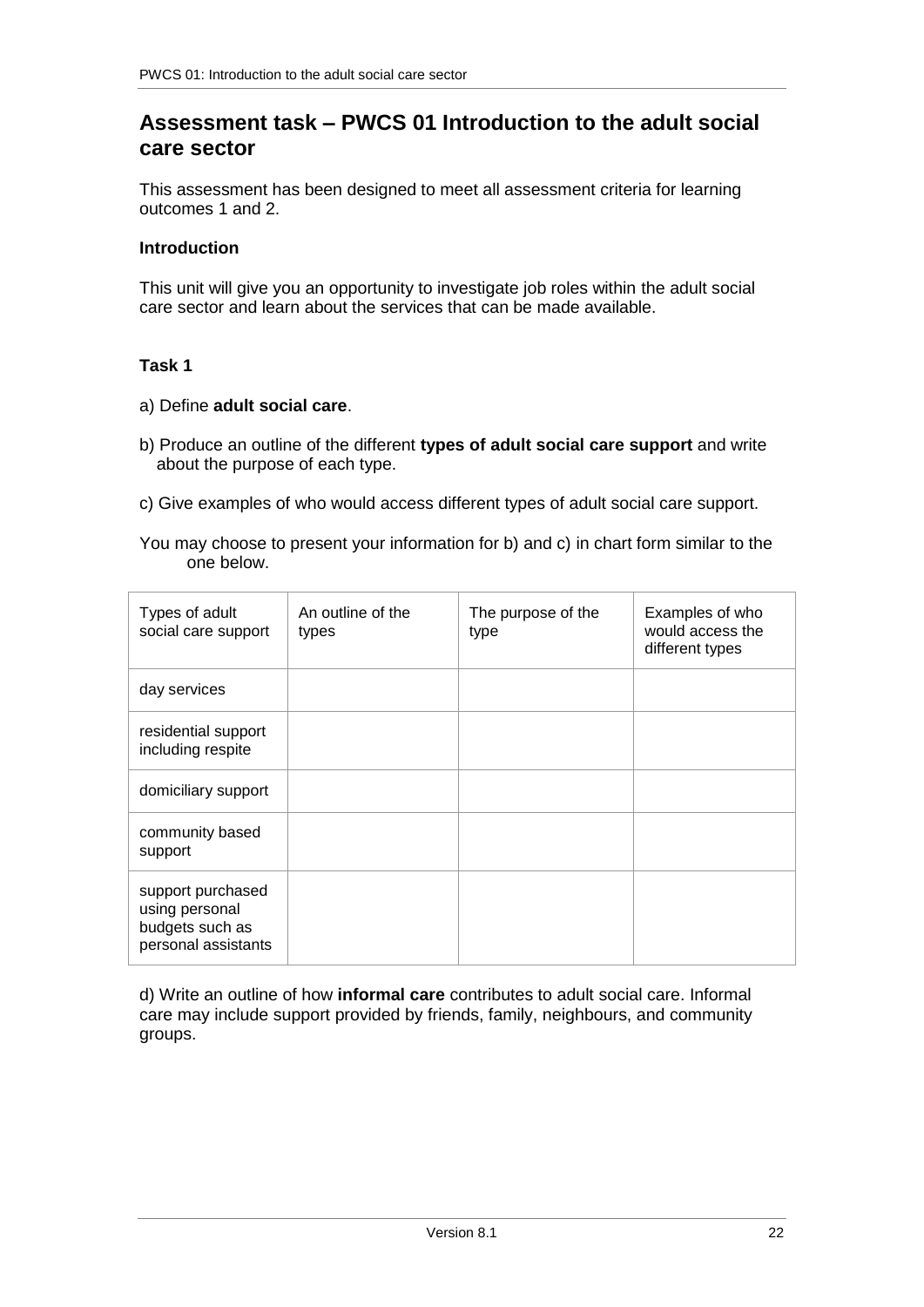## **Task 2**

- a) Identify a **range** of jobs that are available in adult social care, include ancillary roles, management roles, teaching roles and front line staff.
- b) Write an outline of the settings where adult social care support is provided.
- c) Outline a range of ways to develop a role or career in adult social care.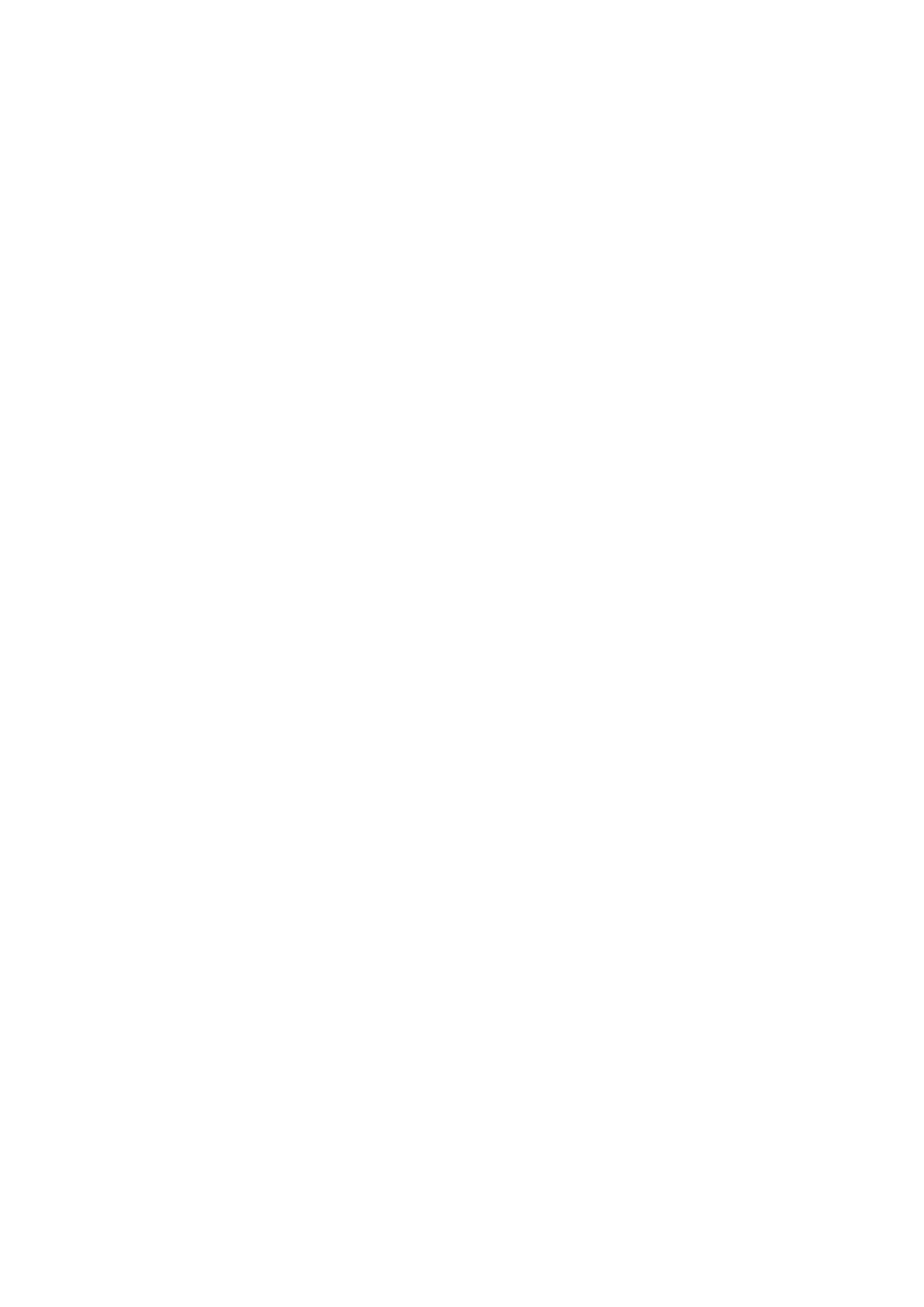## <span id="page-24-1"></span><span id="page-24-0"></span>PWCS 02: Introduction to the values and principles of adult social care



| Unit<br>reference   | D/502/9590 | Level                     |                                                                      |
|---------------------|------------|---------------------------|----------------------------------------------------------------------|
| <b>Credit value</b> |            | <b>Guided</b><br>Learning | 10                                                                   |
| Unit aim            |            |                           | The aim of this unit is to develop learners' awareness of the values |

and principles of adult social care.

| Learner name: | Centre no: |
|---------------|------------|
| PIN:          | ULN:       |

| <b>Learning outcomes</b><br>The learner will:                       | Assessment criteria<br>The learner can:                                                                         | Evidence<br>record<br>e.g. page<br>number &<br>method | <b>Assessor</b><br>judgement<br>achieved<br>Initial and date |
|---------------------------------------------------------------------|-----------------------------------------------------------------------------------------------------------------|-------------------------------------------------------|--------------------------------------------------------------|
| 1. Know the values and<br>principles of adult social<br>care.       | 1.1. Identify key values and<br>principles of adult social<br>care.                                             |                                                       |                                                              |
|                                                                     | 1.2. Outline why adult social<br>care workers need to<br>promote adult social care<br>values at all times.      |                                                       |                                                              |
|                                                                     | 1.3. Identify areas where own<br>values and principles may<br>conflict with those of adult<br>social care.      |                                                       |                                                              |
| 2. Know the importance of<br>diversity within adult social<br>care. | 2.1. Outline why it is important<br>to support and respect<br>diversity and different<br>cultures and values.   |                                                       |                                                              |
|                                                                     | 2.2. Outline the importance of<br>finding out an individual's<br>history, needs, wishes, likes<br>and dislikes. |                                                       |                                                              |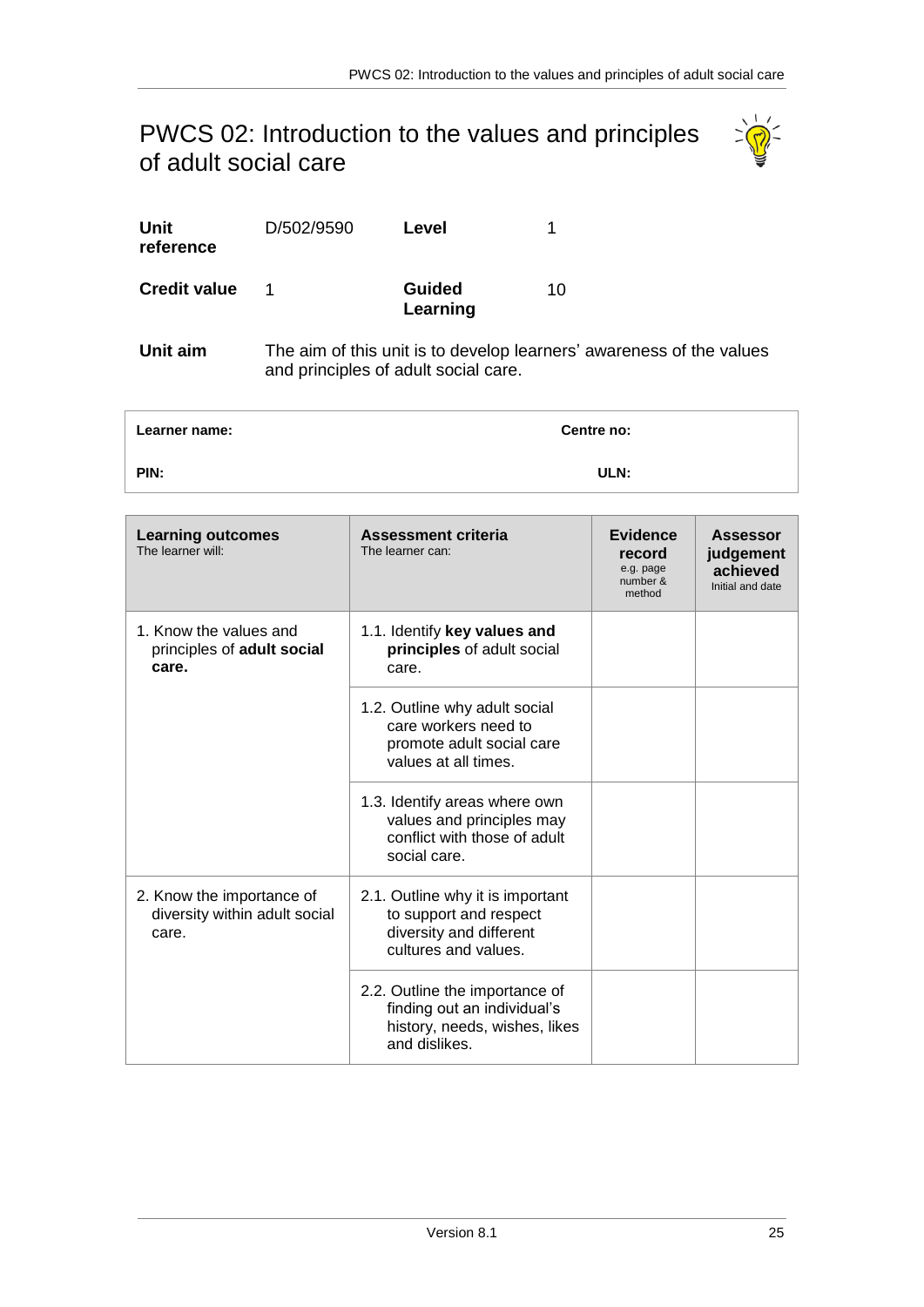| Learner declaration of authenticity:<br>I declare that the work presented for this unit is entirely my own work.                                                                     |       |  |
|--------------------------------------------------------------------------------------------------------------------------------------------------------------------------------------|-------|--|
| Learner signature:<br>Date:                                                                                                                                                          |       |  |
|                                                                                                                                                                                      |       |  |
| Assessor sign off of completed unit: PWCS 02<br>I confirm that the learner has met the requirements for all assessment criteria demonstrating<br>knowledge and skills for this unit. |       |  |
| Assessor name:                                                                                                                                                                       |       |  |
| Signature:                                                                                                                                                                           | Date: |  |

For e-portfolio a signature is not required, providing the learner has a personalised and secure login.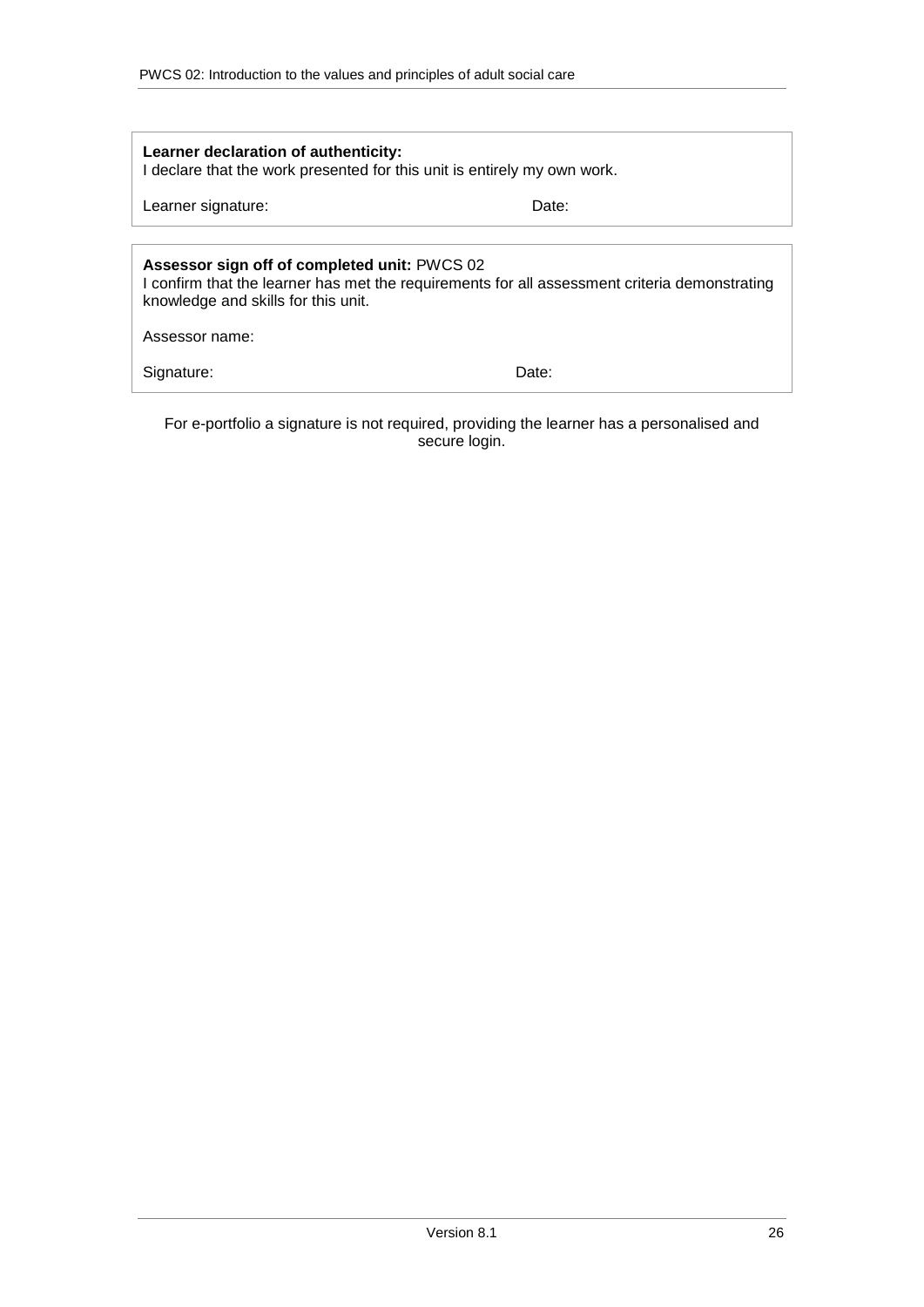| Guidance for developing assessment arrangements for the unit:                       |                                                                                                                    |  |
|-------------------------------------------------------------------------------------|--------------------------------------------------------------------------------------------------------------------|--|
| Guidance for developing unit<br>assessment arrangements - provided<br>with the unit | Adult social care: providing care and/or support<br>for individuals to achieve the quality of life they<br>choose. |  |
|                                                                                     | Key values and principles of adult social care<br>include:                                                         |  |
|                                                                                     | • individuality                                                                                                    |  |
|                                                                                     | $\bullet$ rights                                                                                                   |  |
|                                                                                     | $\bullet$ choice                                                                                                   |  |
|                                                                                     | • privacy                                                                                                          |  |
|                                                                                     | • independence                                                                                                     |  |
|                                                                                     | • dignity                                                                                                          |  |
|                                                                                     | • respect                                                                                                          |  |
|                                                                                     | • partnership                                                                                                      |  |
|                                                                                     | • confidentiality.                                                                                                 |  |
|                                                                                     | This list is not exhaustive.                                                                                       |  |
| Unit assessment guidance - provided<br>by the sector                                | This unit needs to be assessed in line with the<br>Skills for Care and Development Assessment<br>Principles.       |  |

 $\sqrt{2}$ 

Ξ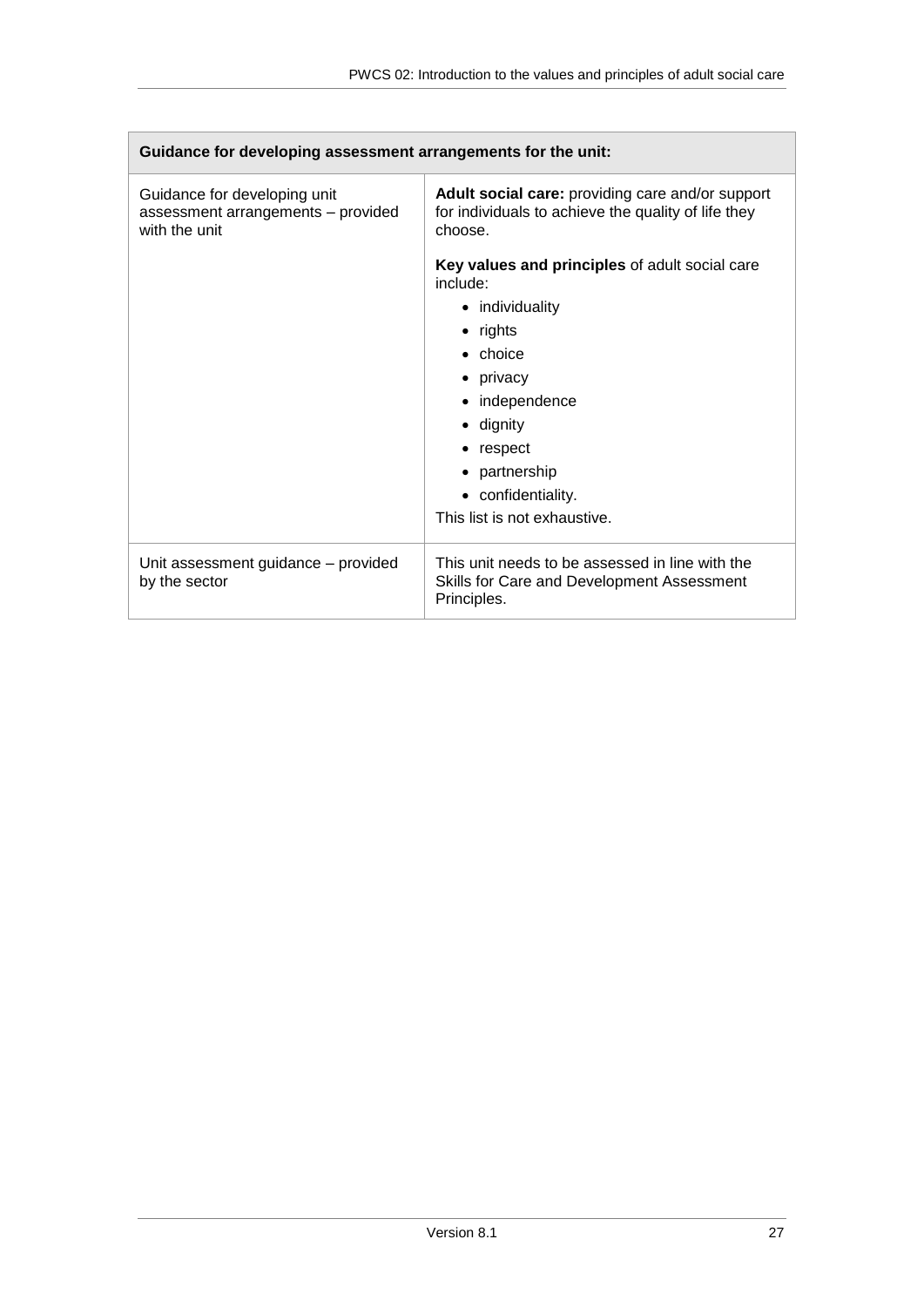## **Assessment task – PWCS 02 Introduction to the values and principles of adult social care**

This assessment has been designed to meet all assessment criteria for learning outcomes 1 and 2

#### **Introduction**

This unit will help you gain an understanding of the values and principles which need to be followed in the daily work in adult social care. It will give you a basic understanding of how you value individuals in your care.

You may choose to produce this information in a way which could be displayed on an information board within an adult social care setting.

#### **Task 1**

 Make a list of the **key values and principles** of **adult social care**. Then identify how each key value and principle may conflict with your values. You may wish to present your information in chart form for Task 1.

| List of the key values and principles<br>of adult social care | Identify how each key value and<br>principle may conflict with your values. |
|---------------------------------------------------------------|-----------------------------------------------------------------------------|
|                                                               |                                                                             |
|                                                               |                                                                             |
|                                                               |                                                                             |
|                                                               |                                                                             |
|                                                               |                                                                             |
|                                                               |                                                                             |
|                                                               |                                                                             |
|                                                               |                                                                             |
|                                                               |                                                                             |

 Write an outline to show why adult social care workers need to promote **adult social care** principles and values at all times.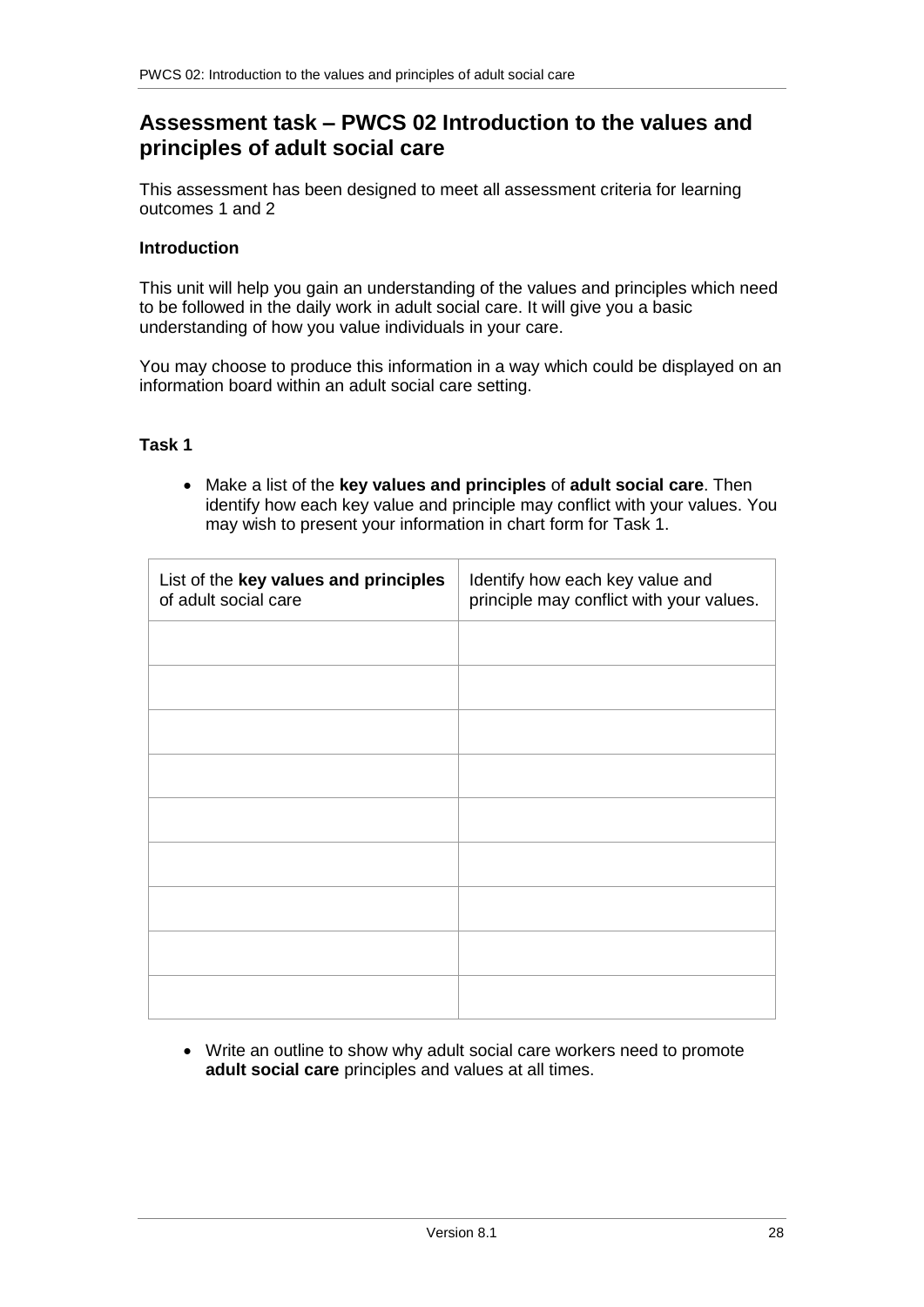**Task 2** - You may wish to present this information in an A4 poster.

- Write an outline of why it is important to support and respect:
	- diversity
	- different cultures and values.
- Outline why it is important to find out the history, needs, wishes, likes and dislikes of individual's in adult social care.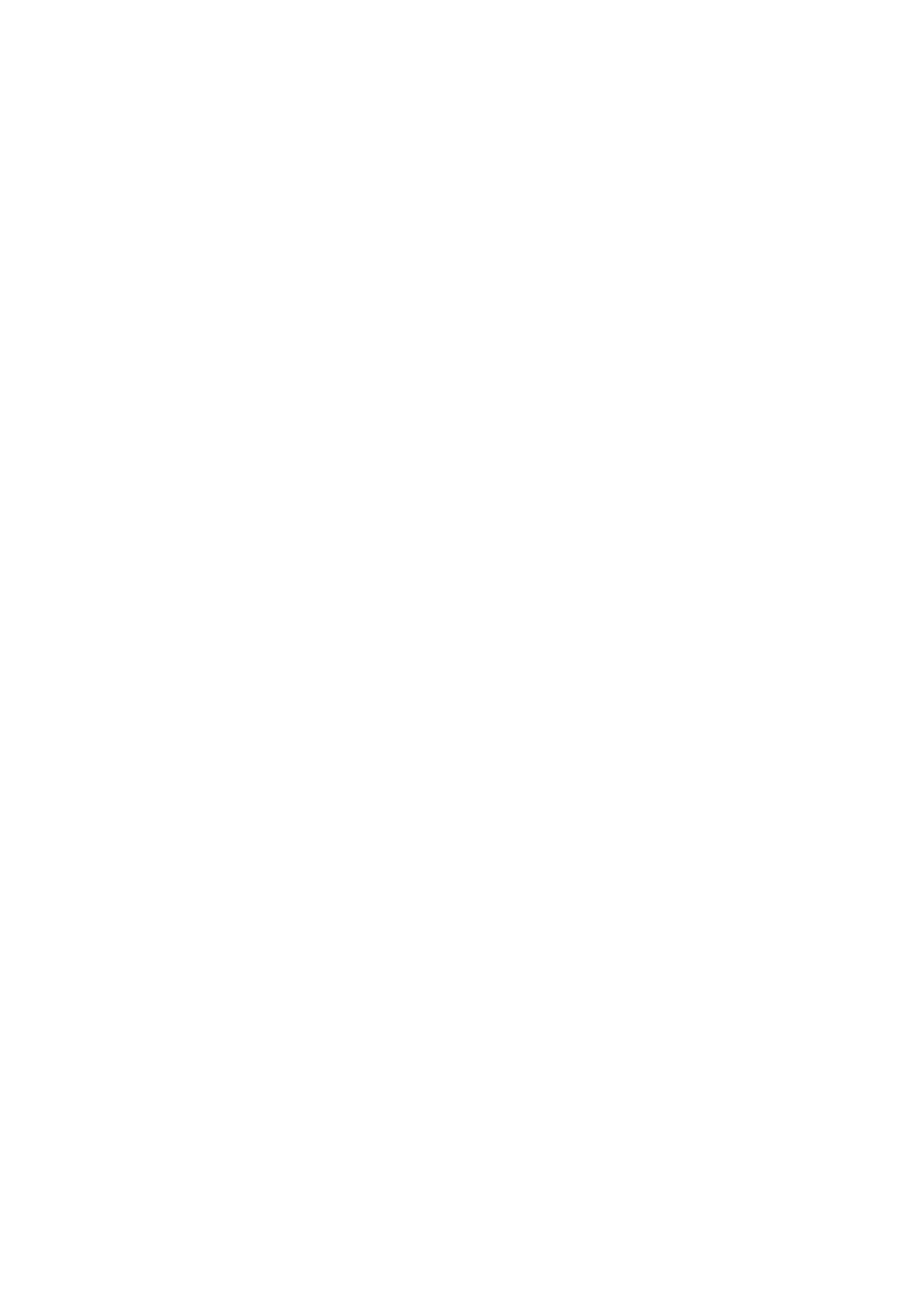# <span id="page-30-1"></span><span id="page-30-0"></span>PWCS 08: Awareness of the skills and attitudes needed to work in adult social care



| Unit<br>reference      | M/502/9660 | Level                     |                                                                 |
|------------------------|------------|---------------------------|-----------------------------------------------------------------|
| <b>Credit value</b>    | 1          | <b>Guided</b><br>Learning | 8                                                               |
| <b>The State State</b> |            |                           | The souther of this could be the decombed because and concerned |

**Unit aim** The aim of this unit is to develop learners' awareness of skills and attitudes needed for working in adult social care.

| Learner name: | Centre no: |
|---------------|------------|
| PIN:          | ULN:       |

| <b>Learning outcomes</b><br>The learner will:                                           | Assessment criteria<br>The learner can:                                              | Evidence<br>record<br>e.g. page<br>number &<br>method | <b>Assessor</b><br>judgement<br>achieved<br>Initial and date |
|-----------------------------------------------------------------------------------------|--------------------------------------------------------------------------------------|-------------------------------------------------------|--------------------------------------------------------------|
| 1. Know the range of skills<br>and attitudes essential to<br>work in adult social care. | 1.1. List skills and attitudes<br>essential to work in adult<br>social care.         |                                                       |                                                              |
|                                                                                         | 1.2. Identify own skills and<br>attitudes essential to work<br>in adult social care. |                                                       |                                                              |
|                                                                                         | 1.3. Identify own skills and<br>attitudes that require further<br>development.       |                                                       |                                                              |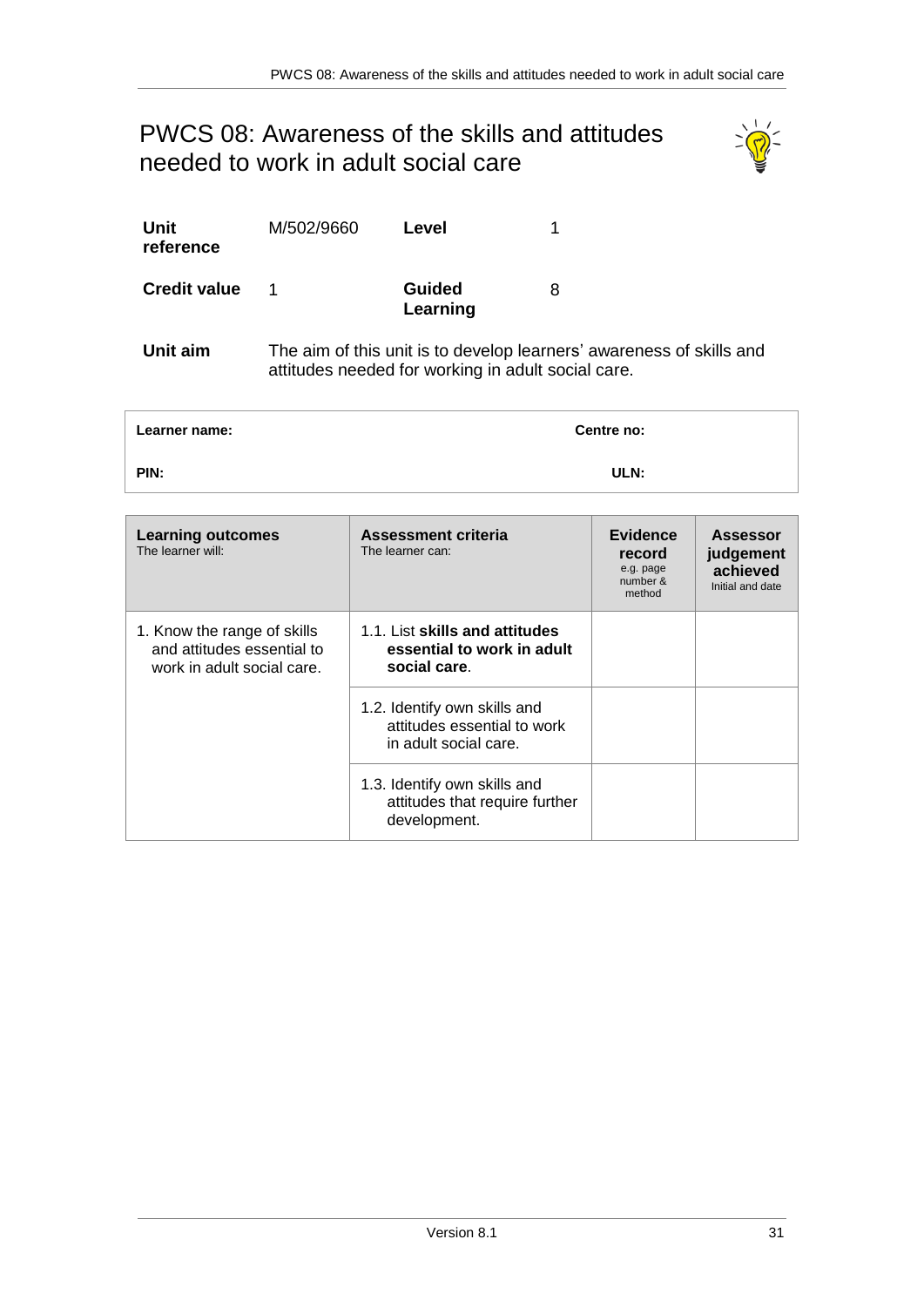| Learner declaration of authenticity:<br>I declare that the work presented for this unit is entirely my own work.                                                                     |       |  |
|--------------------------------------------------------------------------------------------------------------------------------------------------------------------------------------|-------|--|
| Learner signature:<br>Date:                                                                                                                                                          |       |  |
|                                                                                                                                                                                      |       |  |
| Assessor sign off of completed unit: PWCS 08<br>I confirm that the learner has met the requirements for all assessment criteria demonstrating<br>knowledge and skills for this unit. |       |  |
| Assessor name:                                                                                                                                                                       |       |  |
| Signature:                                                                                                                                                                           | Date: |  |

For e-portfolio a signature is not required, providing the learner has a personalised and secure login.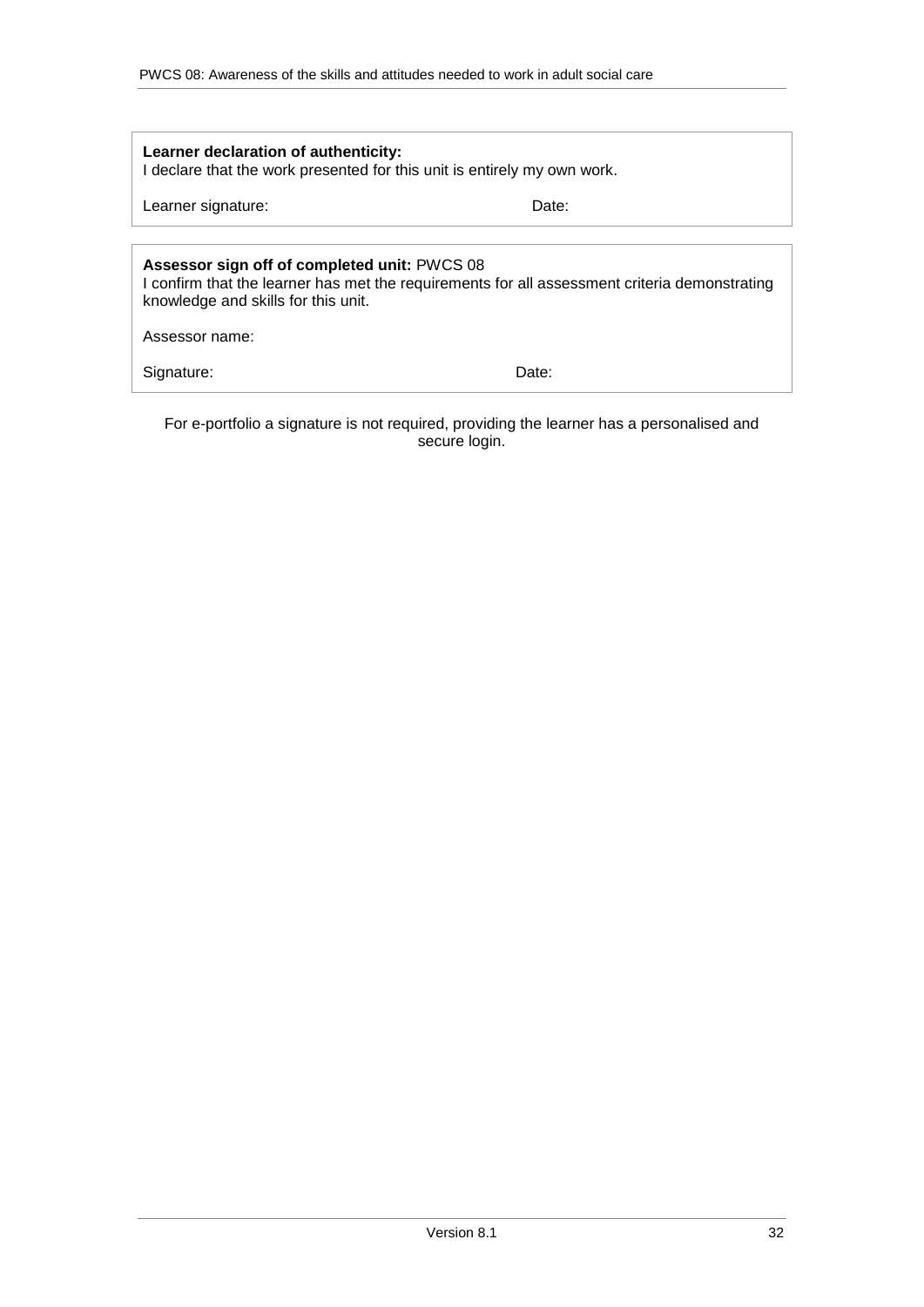$\sqrt{2}$ 

| Guidance for developing assessment arrangements for the unit:                       |                                                                                                                                                                                                                                                                                                                                                                                                                                                                                                                                                                                                                                                                                                                                                                                                                                                                                                                                                                                                                                                                                                                                                                                                                        |  |
|-------------------------------------------------------------------------------------|------------------------------------------------------------------------------------------------------------------------------------------------------------------------------------------------------------------------------------------------------------------------------------------------------------------------------------------------------------------------------------------------------------------------------------------------------------------------------------------------------------------------------------------------------------------------------------------------------------------------------------------------------------------------------------------------------------------------------------------------------------------------------------------------------------------------------------------------------------------------------------------------------------------------------------------------------------------------------------------------------------------------------------------------------------------------------------------------------------------------------------------------------------------------------------------------------------------------|--|
| Guidance for developing unit<br>assessment arrangements - provided<br>with the unit | Adult social care: providing care and/or support<br>for individuals to achieve the quality of life they<br>choose.<br>Skills and attitudes essential to work in adult<br>social care include:<br>• write and speak so that others listen and<br>understand<br>• read and understand information shown in a<br>variety of ways including, written and<br>spoken English<br>• listen and ask questions to understand other<br>people's points of view<br>• understand the need to be reliable and<br>dependable<br>• give examples of a care worker acting<br>responsibly and being accountable in a care<br>work setting<br>• understand the purpose of policies and                                                                                                                                                                                                                                                                                                                                                                                                                                                                                                                                                    |  |
|                                                                                     | procedures in a social care workplace<br>• demonstrate an ability to assess situations<br>and identify problems and suggest solutions<br>in a social care workplace scenario<br>know how to help 'customers' and deal with<br>their questions and problems<br>demonstrate willingness to work in a team<br>• demonstrate an ability to work well with<br>others<br>be open and respond well to simple<br>changes<br>• show interest, initiative and effort<br>• understand the need to gain skills and<br>knowledge to support and develop your<br>work<br>be willing to learn from mistakes and accept<br>feedback and offer feedback to others in a<br>positive way<br>• be willing to reflect on practice and improve<br>• be willing to share skills and to provide<br>feedback to others in a positive way<br>• be able to use every day technology such<br>as mobile phones, email applications and<br>basic word processing<br>• be able to make estimates and check<br>calculations for accuracy<br>• understand how to add, subtract, multiply<br>and divide numbers and give examples of<br>when each should be used in day to day<br>social care work<br>observe and record data accurately and<br>legibly. |  |
| Unit assessment guidance - provided<br>by the sector                                | This unit needs to be assessed in line with the<br>Skills for Care and Development Assessment<br>Principles.                                                                                                                                                                                                                                                                                                                                                                                                                                                                                                                                                                                                                                                                                                                                                                                                                                                                                                                                                                                                                                                                                                           |  |

Ξ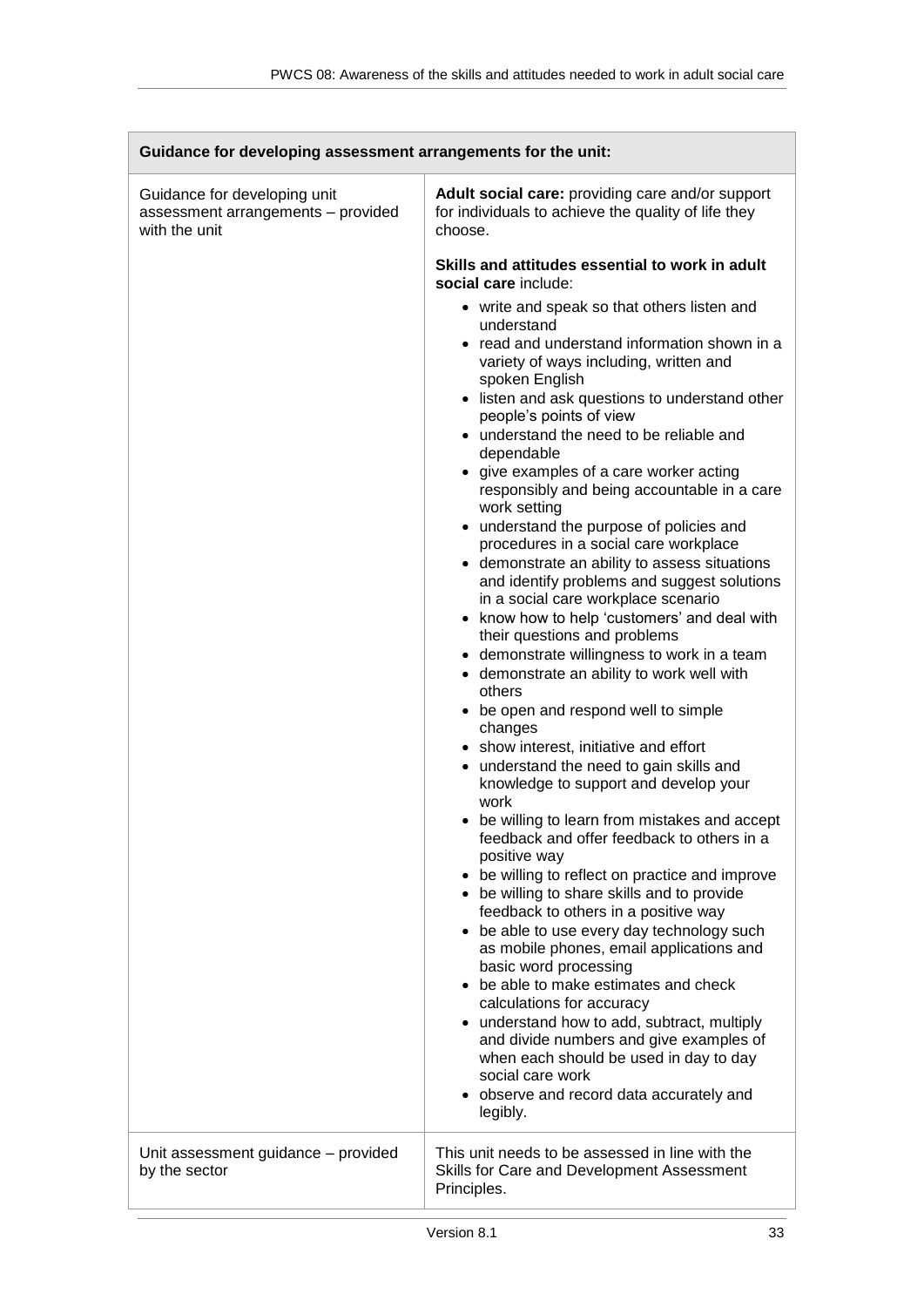## **Assessment task – PWCS 08 Awareness of the skills and attitudes needed to work in adult social care**

This assessment has been designed to meet all assessment criteria for learning outcome 1.

## **Introduction**

Working in adult social care requires individuals with certain characteristics. This assessment will help you to find out about skills and attitudes essential to work in this sector.

#### **Task**

Complete the Skill Scan below to:

- list skills and attitudes essential to work in adult social care
- identify own skills and attitudes essential to work in adult social care
- identify own skills and attitudes that require further development.

| <b>Skill Scan</b>                                                   |                                                                                   |                                                                             |
|---------------------------------------------------------------------|-----------------------------------------------------------------------------------|-----------------------------------------------------------------------------|
| List skills and attitudes essential<br>to work in adult social care | Identify own skills and<br>attitudes essential to<br>work in adult social<br>care | Identify own skills<br>and attitudes that<br>require further<br>development |
|                                                                     |                                                                                   |                                                                             |
|                                                                     |                                                                                   |                                                                             |
|                                                                     |                                                                                   |                                                                             |
|                                                                     |                                                                                   |                                                                             |
|                                                                     |                                                                                   |                                                                             |
|                                                                     |                                                                                   |                                                                             |
|                                                                     |                                                                                   |                                                                             |
|                                                                     |                                                                                   |                                                                             |
|                                                                     |                                                                                   |                                                                             |
|                                                                     |                                                                                   |                                                                             |
| Add as many rows as you need                                        |                                                                                   |                                                                             |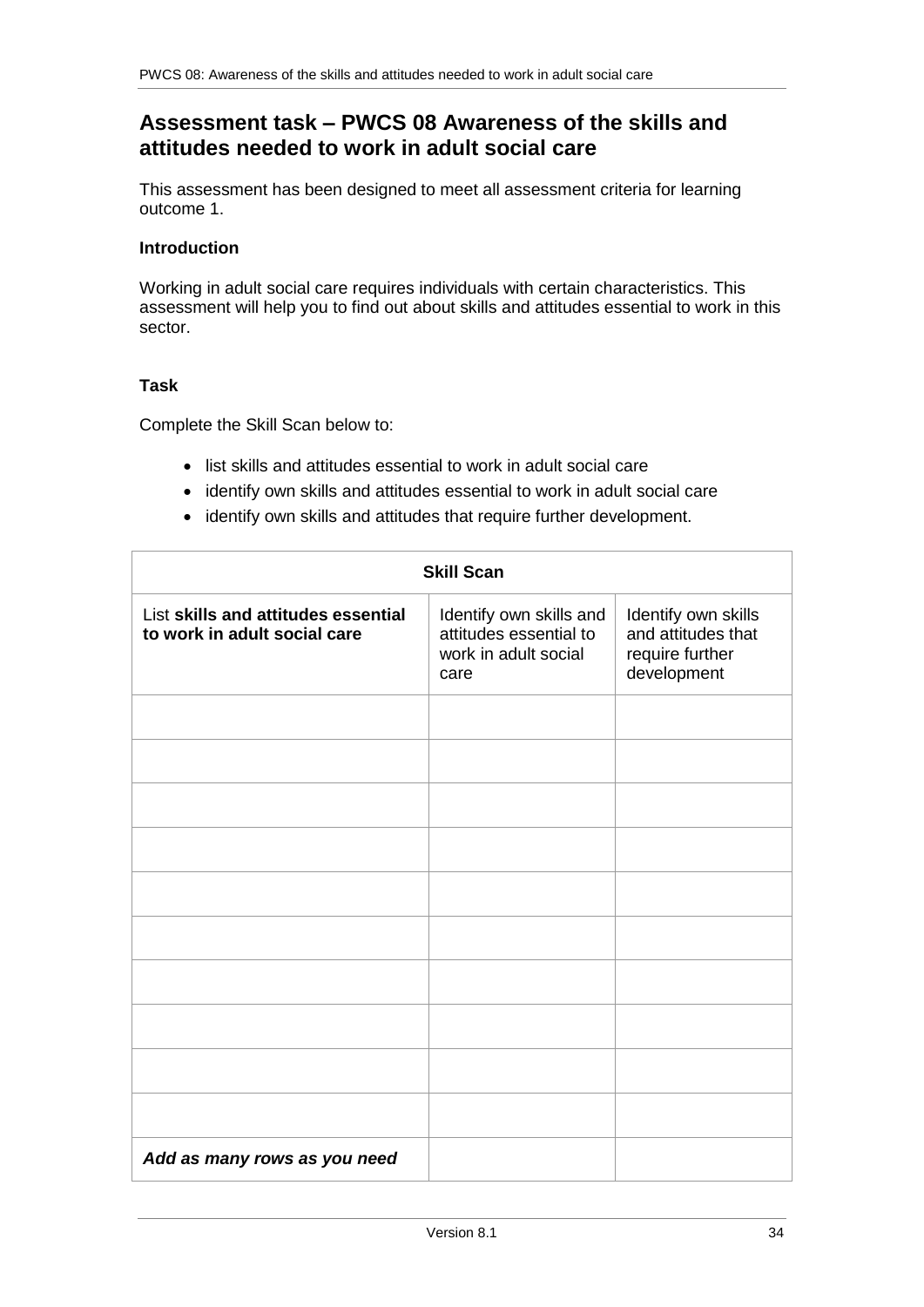## <span id="page-34-1"></span><span id="page-34-0"></span>PWCS 09: Awareness of communication in adult social care



| Unit<br>reference   | A/502/9662 | Level                                                     |    |
|---------------------|------------|-----------------------------------------------------------|----|
| <b>Credit value</b> | 2          | <b>Guided</b><br>Learning                                 | 15 |
| Unit aim            |            | The aim of this unit is to develop learners' awareness of |    |

communication in adult social care.

| Learner name: | <b>Centre no:</b> |
|---------------|-------------------|
| PIN:          | ULN:              |

| <b>Learning outcomes</b><br>The learner will:                                 | <b>Assessment criteria</b><br>The learner can:                                                       | <b>Evidence</b><br>record<br>e.g. page<br>number &<br>method | <b>Assessor</b><br>judgement<br>achieved<br>Initial and date |
|-------------------------------------------------------------------------------|------------------------------------------------------------------------------------------------------|--------------------------------------------------------------|--------------------------------------------------------------|
| 1. Know the communication<br>skills needed in adult<br>social care.           | 1.1. Identify communication<br>skills needed in adult<br>social care.                                |                                                              |                                                              |
| 2. Know how adult social<br>care workers can meet the<br>communication and    | 2.1. Identify barriers to effective<br>communication.                                                |                                                              |                                                              |
| language needs of<br>individuals.                                             | 2.2. List ways of overcoming<br>barriers to effective<br>communication.                              |                                                              |                                                              |
| 3. Know the importance of<br>record keeping in adult<br>social care settings. | 3.1. Identify reasons for record<br>keeping.                                                         |                                                              |                                                              |
|                                                                               | 3.2. Give examples of different<br>types of record keeping<br>used in adult social care<br>settings. |                                                              |                                                              |
|                                                                               | 3.3. Outline the skills needed to<br>maintain clear, accurate<br>and up to date records.             |                                                              |                                                              |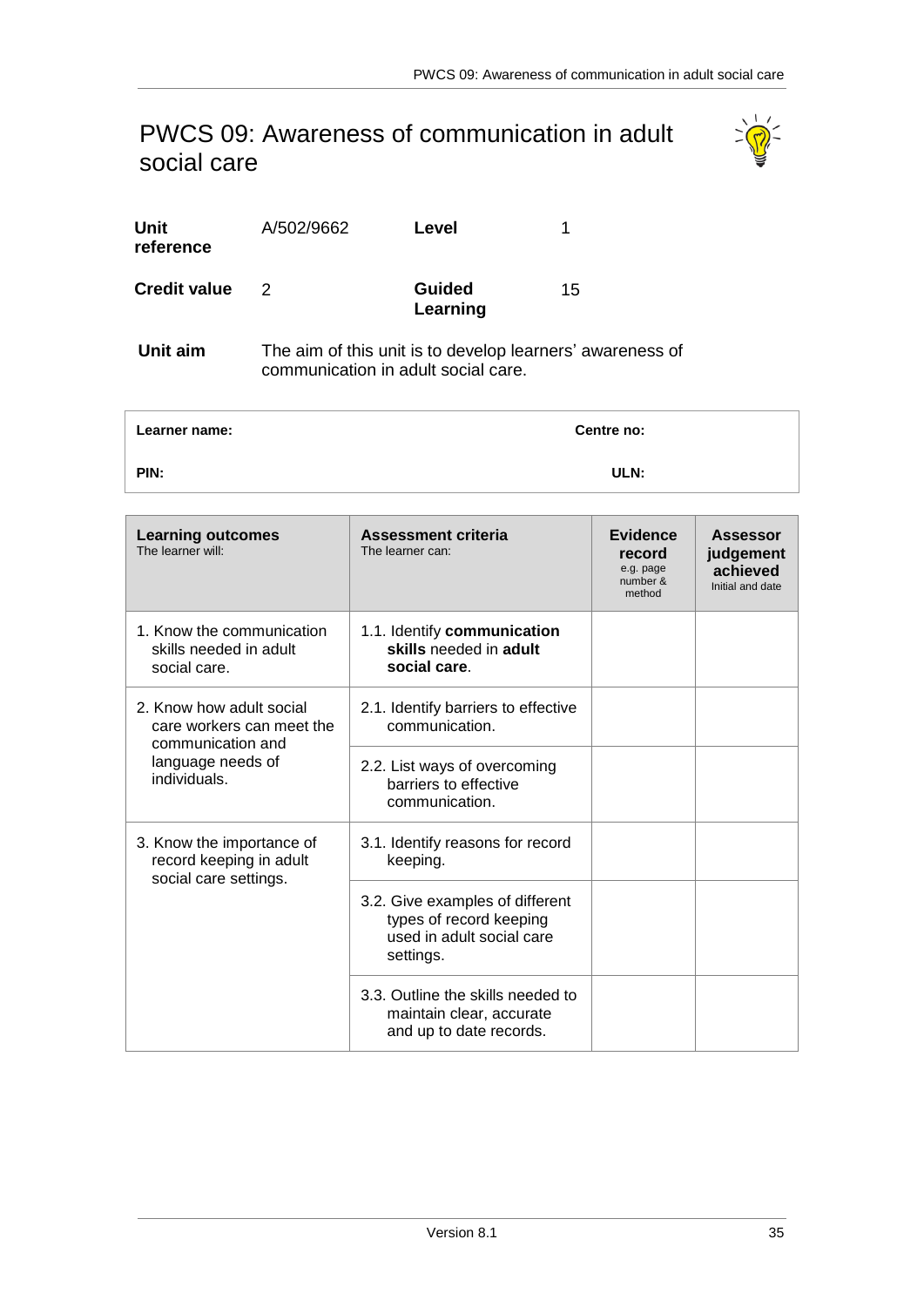| Learner declaration of authenticity:<br>I declare that the work presented for this unit is entirely my own work.                                                                                       |       |
|--------------------------------------------------------------------------------------------------------------------------------------------------------------------------------------------------------|-------|
| Learner signature:                                                                                                                                                                                     | Date: |
| Assessor sign off of completed unit: PWCS 09<br>I confirm that the learner has met the requirements for all assessment criteria demonstrating<br>knowledge and skills for this unit.<br>Assessor name: |       |
| Signature:                                                                                                                                                                                             | Date: |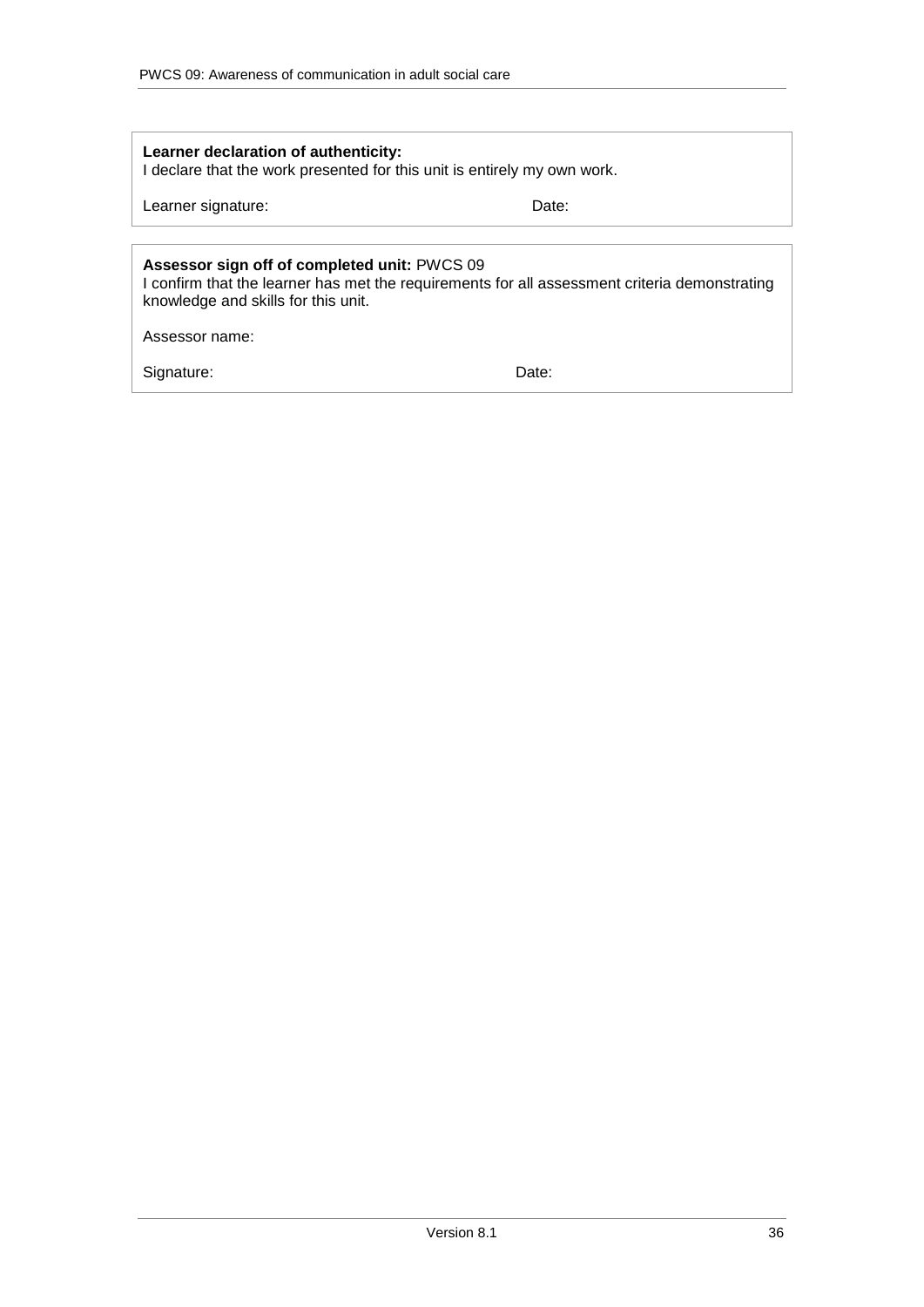### For e-portfolio a signature is not required, providing the learner has a personalised and secure login.

| Guidance for developing assessment arrangements for the unit:                       |                                                                                                                                                                                               |
|-------------------------------------------------------------------------------------|-----------------------------------------------------------------------------------------------------------------------------------------------------------------------------------------------|
| Guidance for developing unit<br>assessment arrangements - provided<br>with the unit | Adult social care: providing care and/or support<br>for individuals to achieve the quality of life they<br>choose.                                                                            |
|                                                                                     | <b>Communication skills may include:</b><br>$\bullet$ formal<br>$\bullet$ informal<br>• visual<br>$\bullet$ reading<br>$\bullet$ writing<br>• speaking $-$ verbal / non-verbal<br>• listening |
|                                                                                     | • body language.                                                                                                                                                                              |
| Unit assessment guidance – provided<br>by the sector                                | This unit needs to be assessed in line with the<br>Skills for Care and Development Assessment<br>Principles.                                                                                  |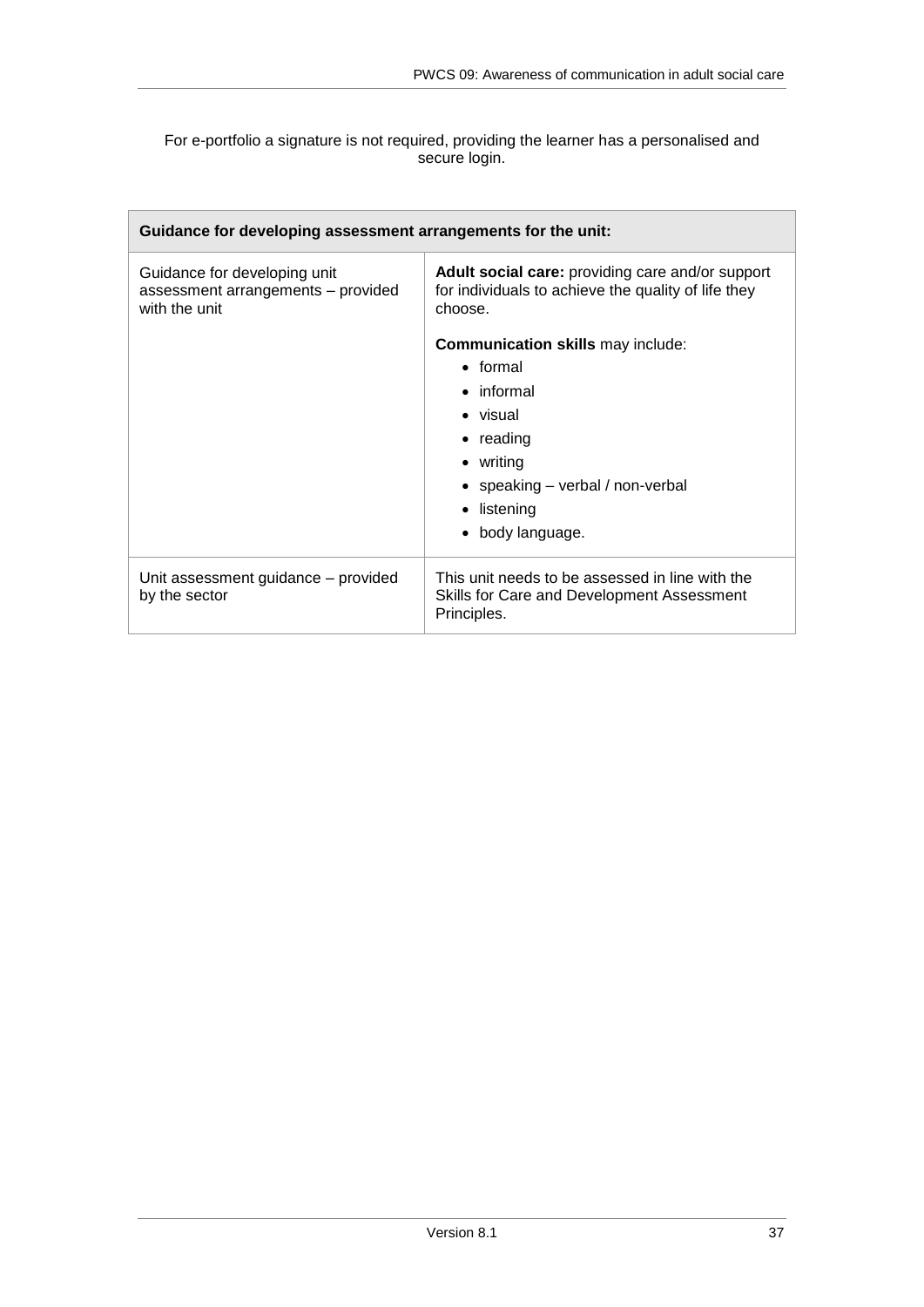## **Assessment task – PWCS 09 Awareness of communication in adult social care**

This assessment has been designed to meet all assessment criteria for learning outcomes 1, 2 and 3.

### **Introduction**

Adult Social Care brings with it some unique challenges to communicate effectively. This assessment will enable you to consider the needs and requirements within this area of work.

Produce an information document in the following three sections which:

### **Task 1** - Communication skills

identifies the range of **communication skills** needed in **adult social care**

### **Task 2** - Overcoming barriers

- identifies barriers to effective communication
- lists ways of overcoming barriers to effective communication

#### **Task 3** – Record keeping

- lists the different purposes for which record keeping might be used
- gives examples of different types of record keeping used in adult social care settings
- outlines the skills needed to maintain clear, accurate and up to date records.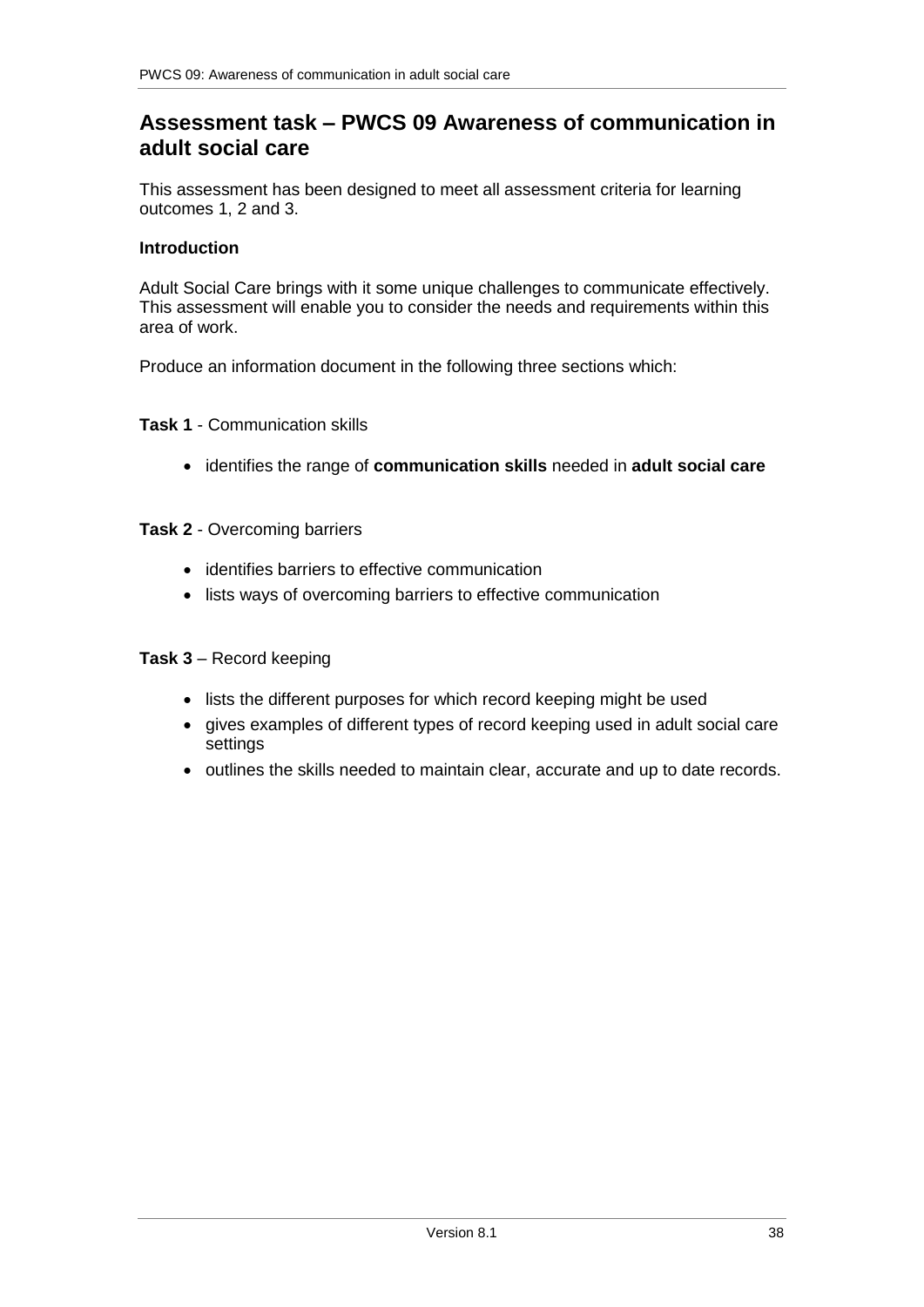## <span id="page-38-1"></span><span id="page-38-0"></span>PWCS 10: Awareness of the role and responsibilities of the adult social care worker



| Unit<br>reference   | F/502/9727 | Level                                                              |    |
|---------------------|------------|--------------------------------------------------------------------|----|
| <b>Credit value</b> |            | <b>Guided</b><br>Learning                                          | 10 |
| <b>Llait aims</b>   |            | The unit gime to develop learners' overconose of the $\frac{1}{2}$ |    |

**Unit aim** The unit aims to develop learners' awareness of the role and responsibilities of the adult social care worker.

| Learner name: | Centre no: |
|---------------|------------|
| PIN:          | ULN:       |

| <b>Learning outcomes</b><br>The learner will:                             | <b>Assessment criteria</b><br>The learner can:                                                                                | <b>Evidence</b><br>record<br>e.g. page<br>number &<br>method | <b>Assessor</b><br>judgement<br>achieved<br>Initial and date |
|---------------------------------------------------------------------------|-------------------------------------------------------------------------------------------------------------------------------|--------------------------------------------------------------|--------------------------------------------------------------|
| 1. Know about the<br>responsibilities of the adult<br>social care worker. | 1.1. Identify main<br>responsibilities of an adult<br>social care worker.                                                     |                                                              |                                                              |
|                                                                           | 1.2. Outline the responsibilities<br>and limits of the relationship<br>between care workers and<br>the individual.            |                                                              |                                                              |
|                                                                           | 1.3. Identify others that adult<br>social care workers may<br>work in partnership with.                                       |                                                              |                                                              |
|                                                                           | 1.4. Outline the need to report<br>any suspicions about abuse<br>or neglect.                                                  |                                                              |                                                              |
| 2. Know about the role of the<br>adult social care worker.                | 2.1. Identify daily tasks in a<br>range of adult social care<br>roles.                                                        |                                                              |                                                              |
|                                                                           | 2.2. Outline how duty of care<br>might apply to the adult<br>social care worker's daily<br>role.                              |                                                              |                                                              |
|                                                                           | 2.3. Give examples of how to<br>provide person-centred<br>support when supporting<br>individuals in day-to-day<br>activities. |                                                              |                                                              |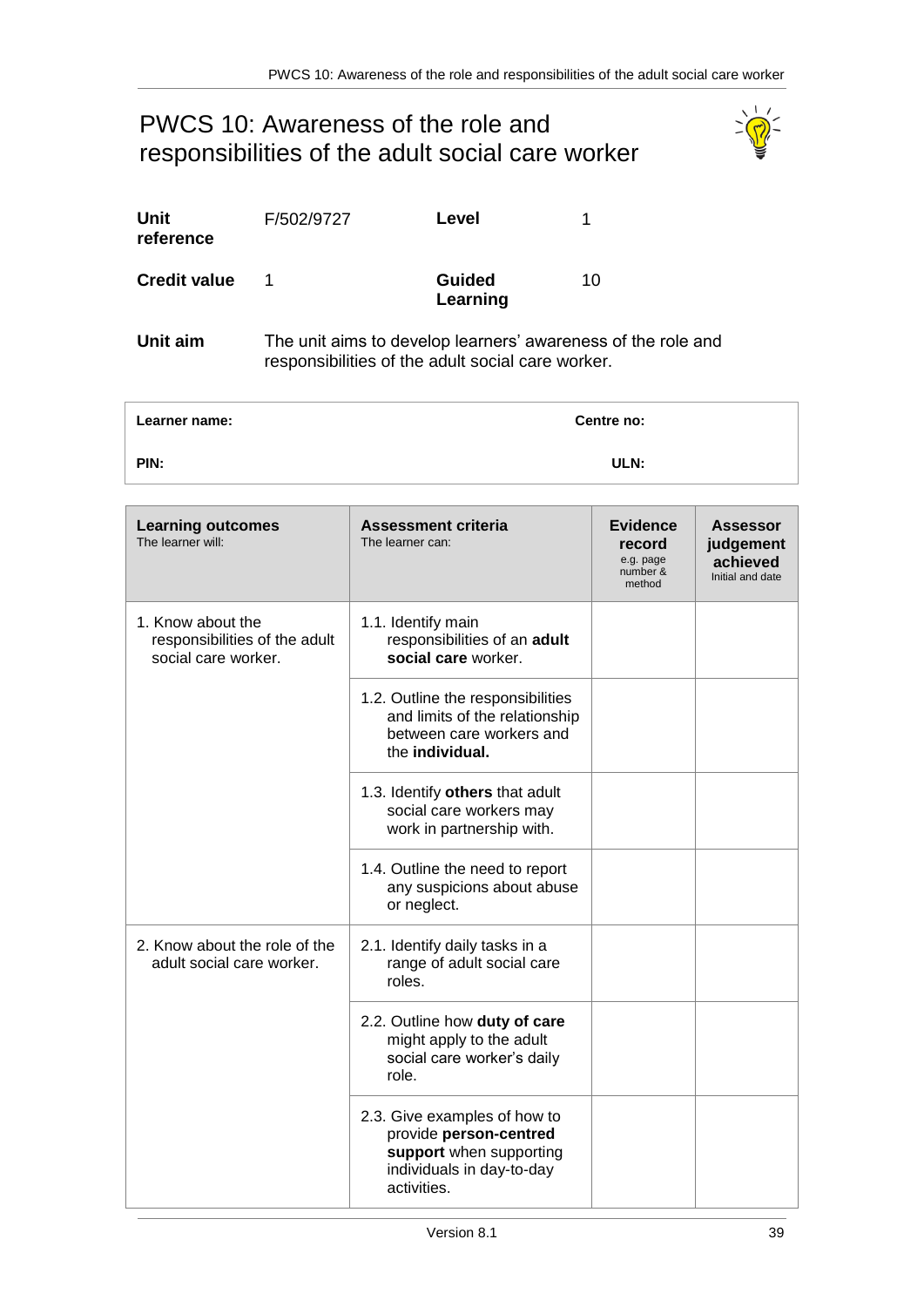| Learner declaration of authenticity:<br>I declare that the work presented for this unit is entirely my own work.                                                                     |       |
|--------------------------------------------------------------------------------------------------------------------------------------------------------------------------------------|-------|
| Learner signature:                                                                                                                                                                   | Date: |
|                                                                                                                                                                                      |       |
| Assessor sign off of completed unit: PWCS 10<br>I confirm that the learner has met the requirements for all assessment criteria demonstrating<br>knowledge and skills for this unit. |       |
| Assessor name:                                                                                                                                                                       |       |
| Signature:                                                                                                                                                                           | Date: |

For e-portfolio a signature is not required, providing the learner has a personalised and secure login.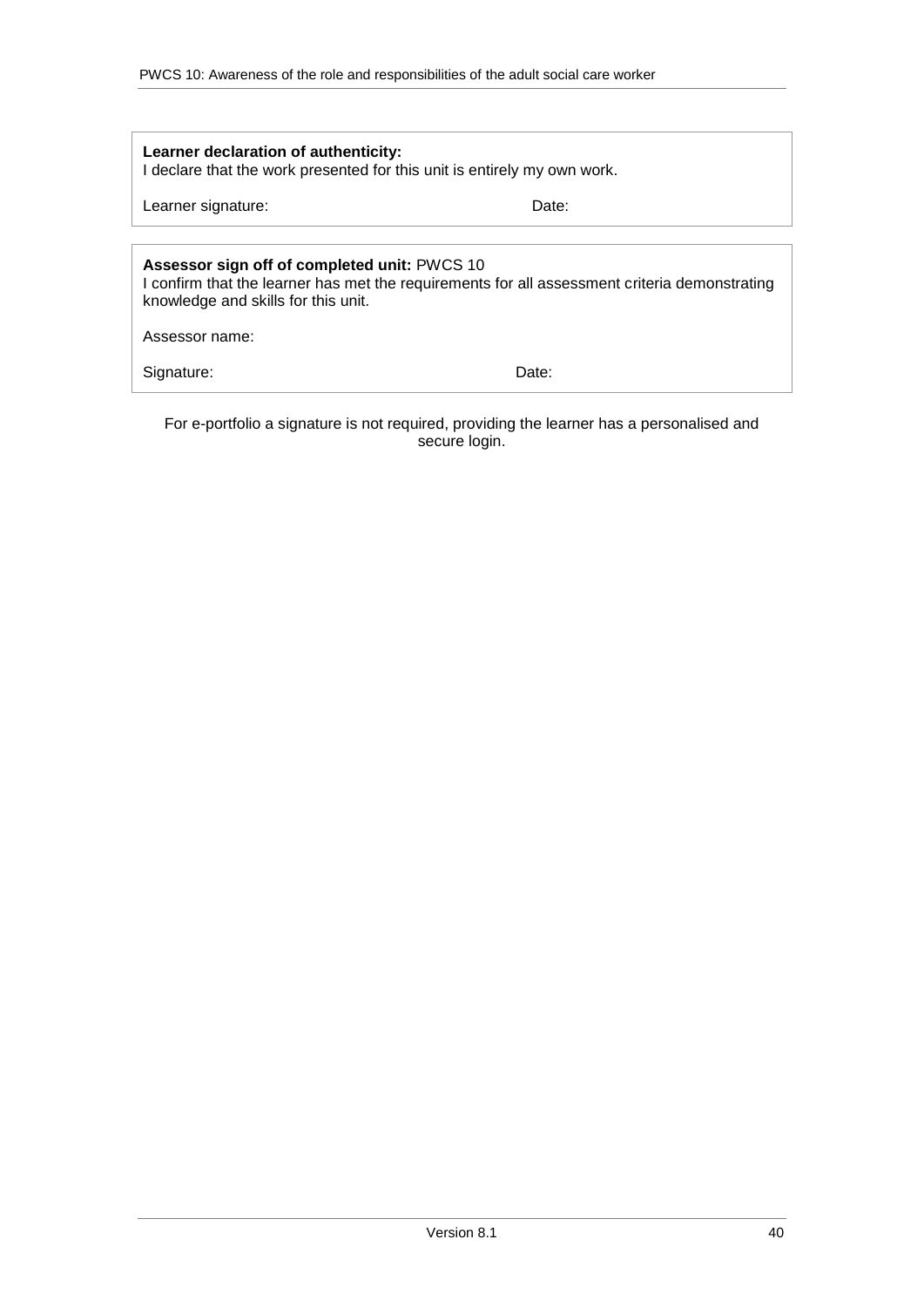| Guidance for developing assessment arrangements for the unit:                       |                                                                                                                     |
|-------------------------------------------------------------------------------------|---------------------------------------------------------------------------------------------------------------------|
| Guidance for developing unit<br>assessment arrangements - provided<br>with the unit | Adult social care: providing care and/or support<br>for individuals to achieve the quality of life they<br>choose.  |
|                                                                                     | An Individual is someone requiring care or<br>support.                                                              |
|                                                                                     | Others may include:                                                                                                 |
|                                                                                     | $\bullet$ family                                                                                                    |
|                                                                                     | • friends                                                                                                           |
|                                                                                     | informal carers                                                                                                     |
|                                                                                     | advocates<br>$\bullet$                                                                                              |
|                                                                                     | • health professionals such as doctors,<br>dentists, nurses and physiotherapists                                    |
|                                                                                     | • social workers, housing officers, care<br>assistants                                                              |
|                                                                                     | • organisations providing home services such<br>as cleaning, laundry or meals on wheels                             |
|                                                                                     | • community groups and other organisations<br>that the individual has links with                                    |
|                                                                                     | Duty of Care is a legal obligation to:                                                                              |
|                                                                                     | • always act in the best interests of<br>individuals and others                                                     |
|                                                                                     | • not act or fail to act in a way that could<br>cause harm                                                          |
|                                                                                     | • act within your competence and do not take<br>on something you do not believe you can<br>safely do.               |
|                                                                                     | Person-centred support ensures that the needs,<br>wishes and preferences of individuals inform their<br>daily care. |
| Unit assessment guidance - provided<br>by the sector                                | This unit needs to be assessed in line with the<br>Skills for Care and Development Assessment<br>Principles.        |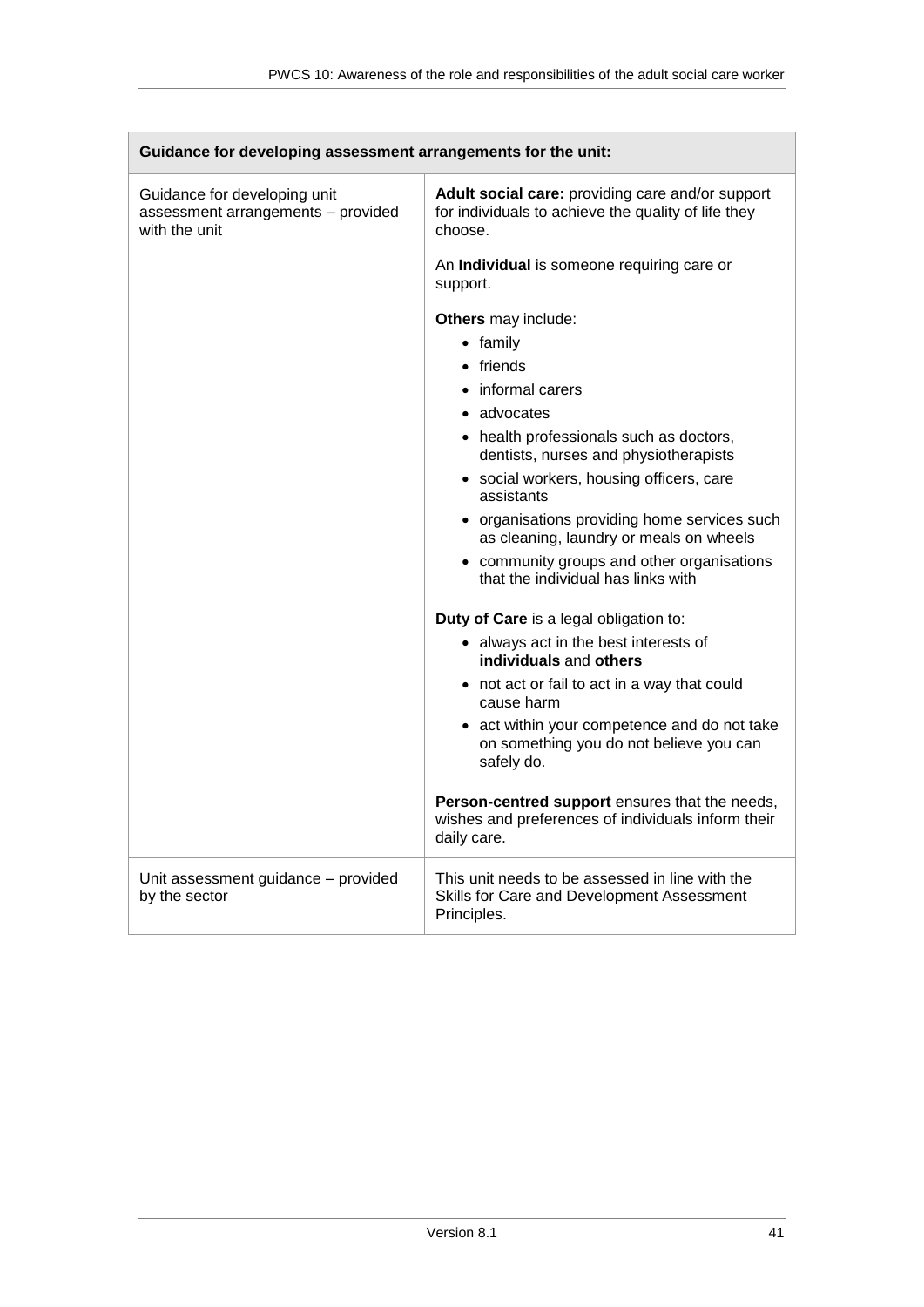## **Assessment task – PWCS 10 Awareness of the role and responsibilities of the adult social care worker**

This assessment has been designed to meet all assessment criteria for learning outcomes 1 and 2.

### **Introduction**

In this unit you will be looking at the role and responsibilities of the care worker in adult social care. It is important to know about the requirements within the work role and to be aware of how individuals are supported in all situations.

Produce the following information to form part of a display to inform people interested in working in adult social care.

### **Task 1** - Responsibilities of the **adult social care** worker

- Identify main responsibilities of an adult social care worker.
- Outline the responsibilities and limits of the relationship between care workers and the **individual.**
- Identify **others** that adult social care workers may work in partnership with.
- Outline the need to report any suspicions about abuse or neglect.

**Task 2** - Roles of the adult social care worker

- Identify daily tasks in a range of adult social care roles.
- Outline how **duty of care** might apply to the adult social care worker's daily role.
- Give examples of how to provide **person-centred support** when supporting individuals in day-to-day activities.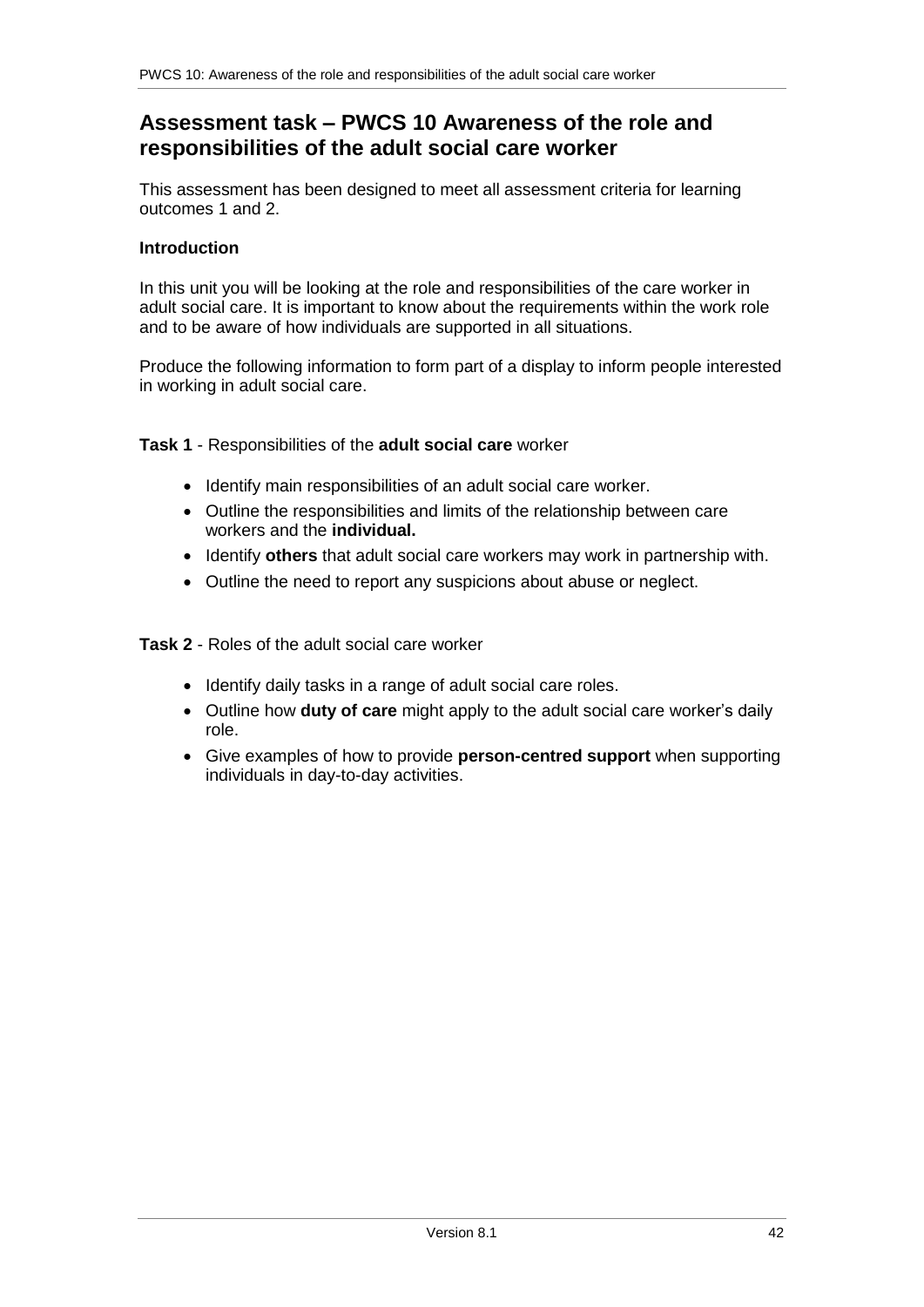# <span id="page-42-0"></span>**Section 4: Assessment and quality assurance information**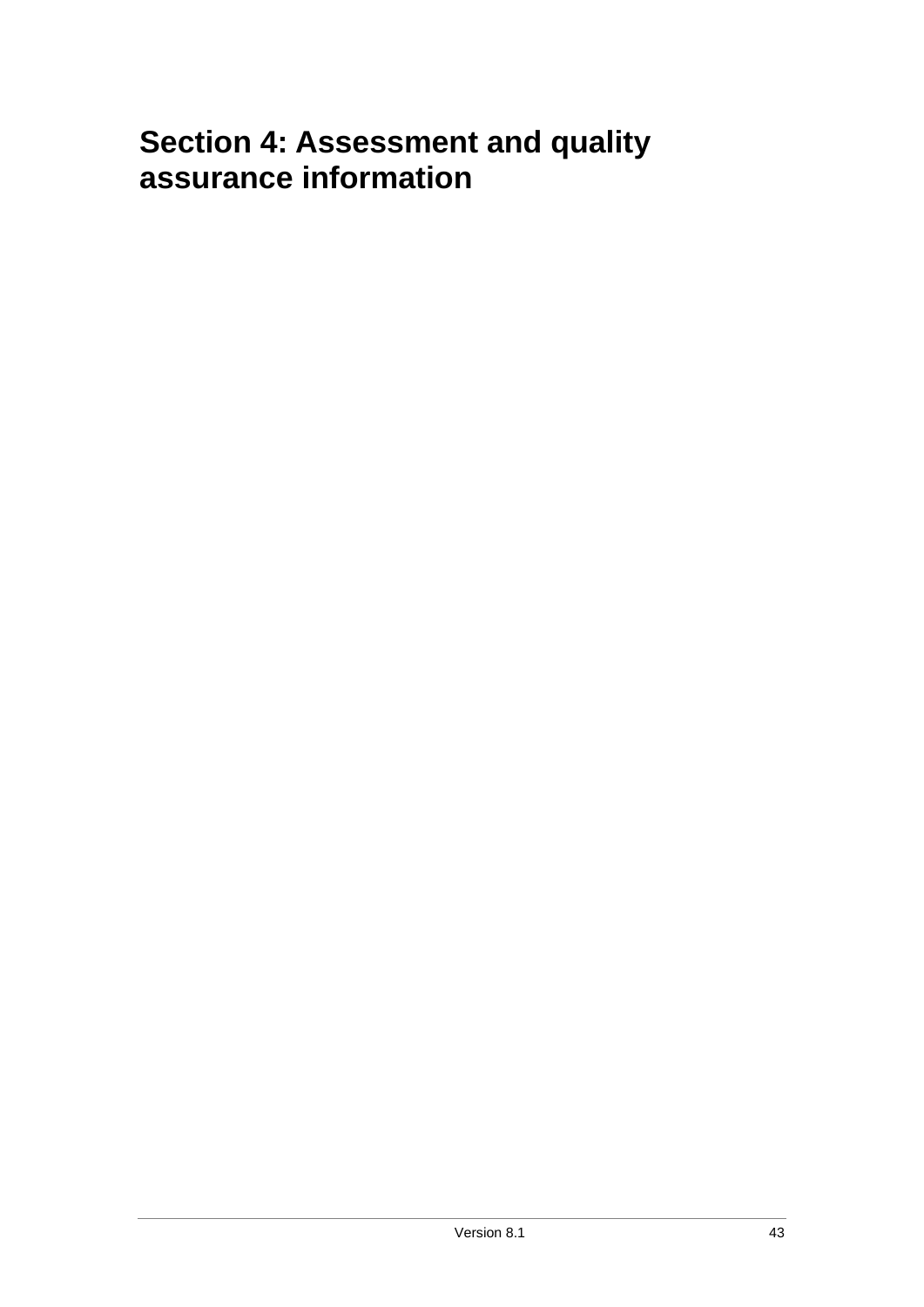## Recommended assessment methods

A recommended range of assessment methods has been identified, which may be used for the units in this qualification. This gives the opportunity for different learning styles and individual needs of learners to be taken into account.

If you are proposing to use an assessment method that is not included within the recommended list you should contact your External Quality Advisor with full details of your proposed method. It will need formal approval from us before it can be used.

| <b>Ref</b> | <b>Assessment Method</b>                            | <b>Assessing</b><br>Competence/<br><b>Skills</b> | <b>Assessing</b><br>Knowledge/<br><b>Understanding</b> |
|------------|-----------------------------------------------------|--------------------------------------------------|--------------------------------------------------------|
| K          | Written and pictorial information                   | No.                                              | Yes                                                    |
|            | Scenario or case study                              | No.                                              | Yes                                                    |
| M          | Task set by us (for knowledge learning<br>outcomes) | No.                                              | Yes                                                    |
| N          | Oral questions and answers                          | Yes                                              | Yes                                                    |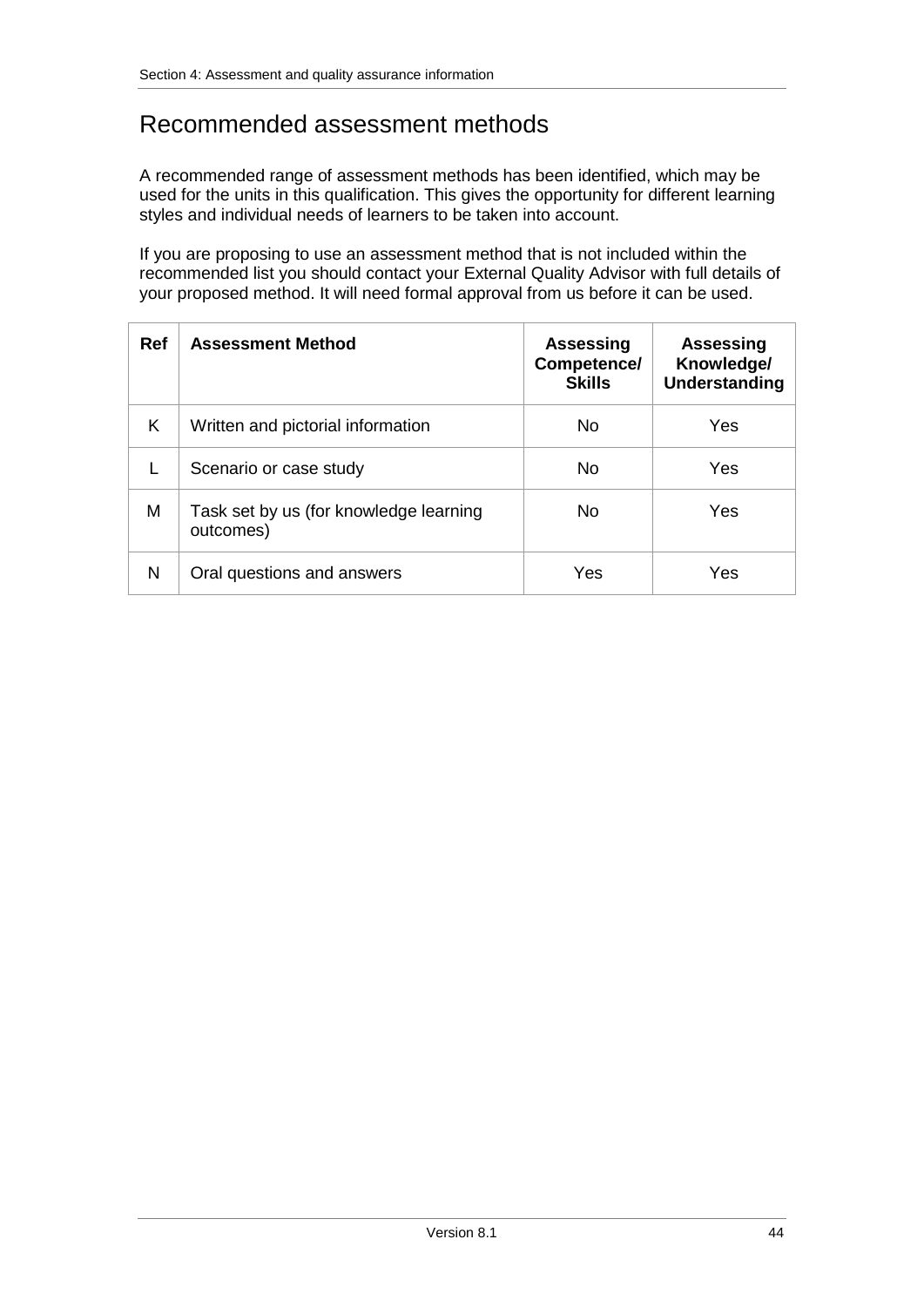## <span id="page-44-0"></span>**Assessment strategies and principles relevant to this qualification**

The units we offer have been developed in line with the specific **assessment strategies or principles** of different Sector Skills Councils (SSCs) or by us where there is no SSC lead.

The key requirements of the assessment strategies or principles that relate to units in this qualification are **summarised** below. More detailed strategies or principles can be found in **Delivering our Qualifications – Assessment and Internal Quality Assurance Guidance**, which can be found on our secure website.

The Centre needs to ensure that individuals undertaking Assessor or Quality Assurer roles within your Centre conform to the SSC assessment requirements for the **unit** they are assessing or quality assuring.

## <span id="page-44-1"></span>**Skills for Care and Development Assessment Principles**

#### **Knowledge learning outcomes**

- **Assessors** will need to be both occupationally knowledgeable and qualified to make assessment decisions
- **Internal Quality Assurers** will need to be both occupationally knowledgeable and qualified to make quality assurance decisions

#### **Competence / Skills learning outcomes**

- **Assessors** will need to be both occupationally competent and qualified to make assessment decisions
- **Internal Quality Assurers** will need to be both occupationally knowledgeable and qualified to make quality assurance decisions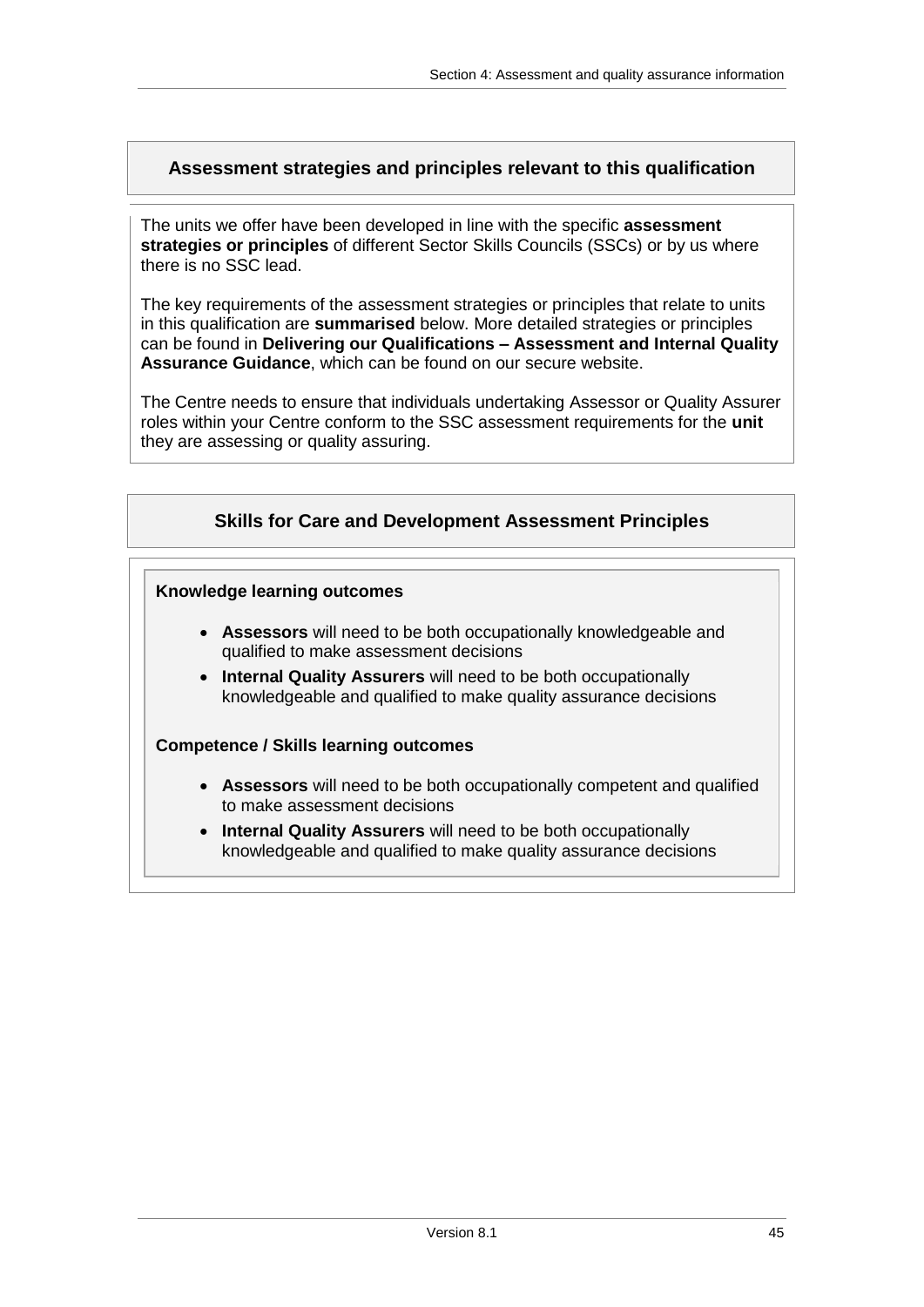## <span id="page-45-0"></span>**Staffing requirements**

Centres delivering any of NCFE's qualifications must:

- have a sufficient number of appropriately qualified/experienced Assessors to assess the volume of learners they intend to register
- have a sufficient number of appropriately qualified/experienced Internal Quality Assurers to internally quality assure the anticipated number of Assessors and learners
- ensure that all staff involved in assessment and internal quality assurance are provided with appropriate training and undertake meaningful and relevant continuing professional development
- implement effective internal quality assurance systems and processes to ensure all assessment decisions are reliable, valid, authentic, sufficient and current. This should include standardisation to ensure consistency of assessment
- provide all staff involved in the assessment process with sufficient time and resources to carry out their roles effectively.

<span id="page-45-1"></span>Assessors and Internal Quality Assurance

Staff involved in the Assessment and Internal Quality Assurance of this qualification must be able to demonstrate that they have (or are working towards) the relevant occupational knowledge and/or occupational competence, at the same level or higher as the units being assessed and internal quality assured. This may be gained through experience and/or qualifications.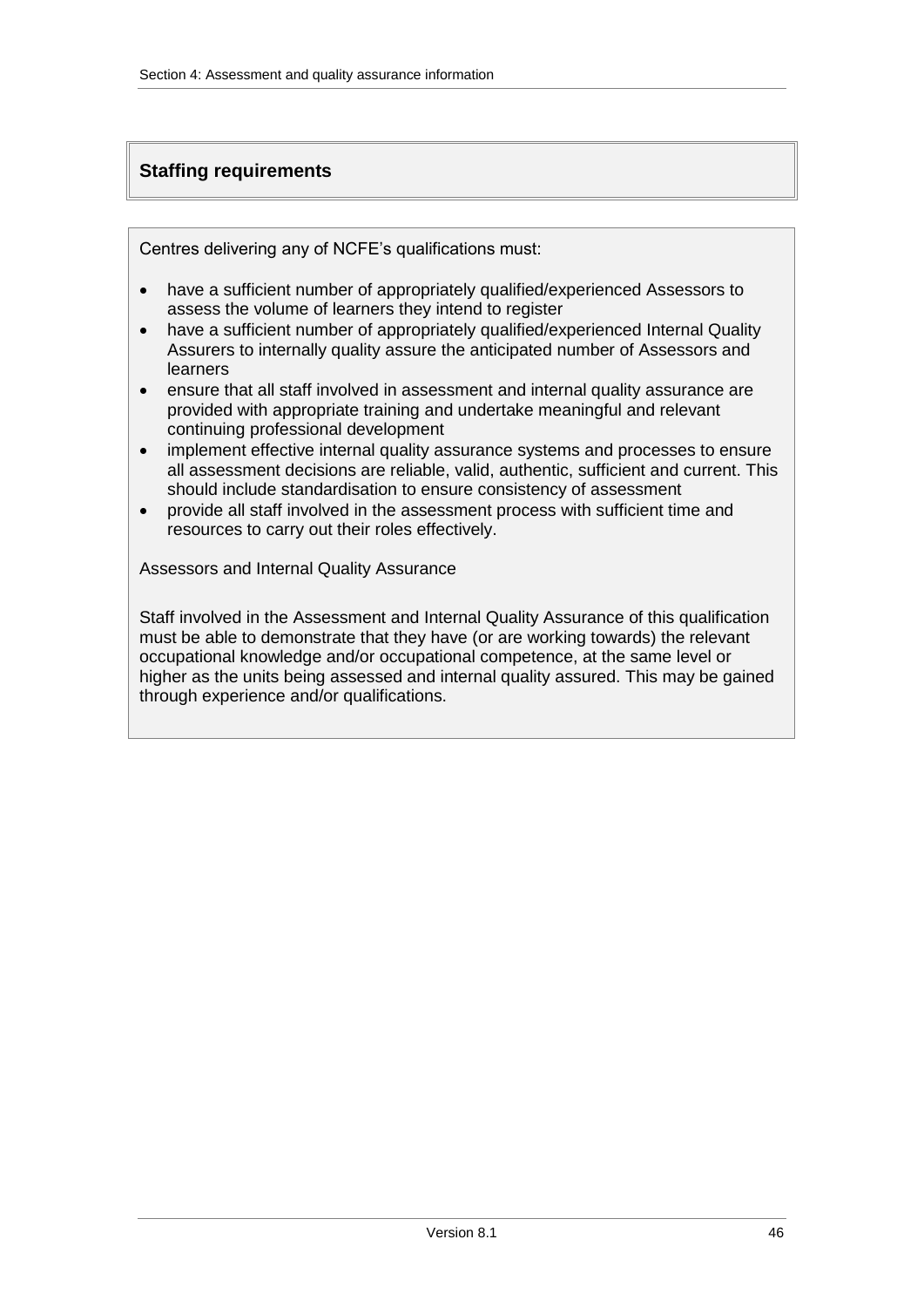# <span id="page-46-0"></span>**Section 5: Documents and resources**